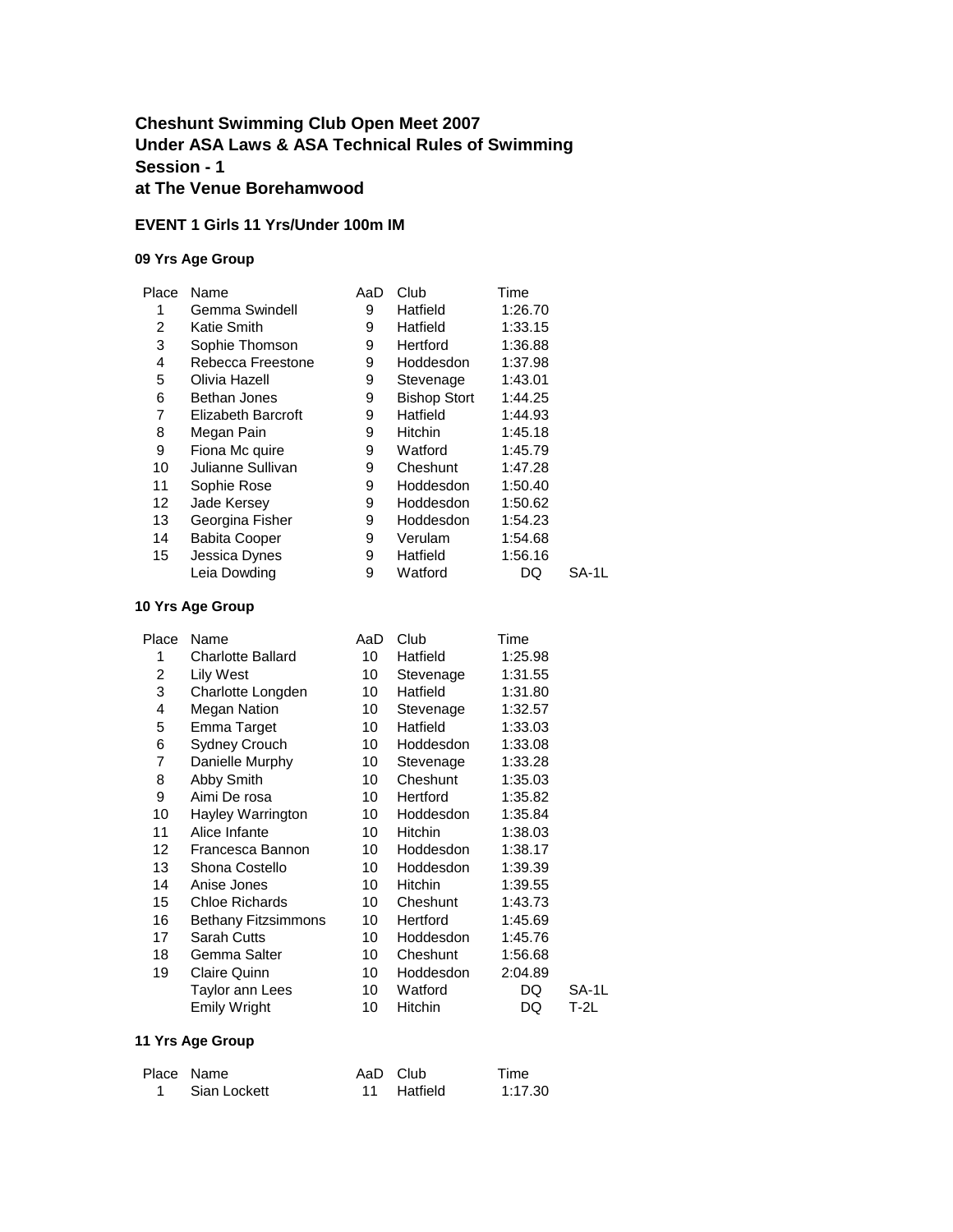| 2  | Ashley Ransome          | 11 | Hertford       | 1:18.52    |       |
|----|-------------------------|----|----------------|------------|-------|
| 3  | India Hammond           | 11 | Hatfield       | 1:21.99    |       |
| 4  | <b>Alison Binns</b>     | 11 | <b>Bushey</b>  | 1:24.34    |       |
| 5  | Molly Ewins             | 11 | Stevenage      | 1:25.16    |       |
| 6  | Naomi Raw               | 11 | <b>Bushey</b>  | 1:27.54    |       |
| 7  | Kirstin Meikle          | 11 | Hoddesdon      | 1:28.03    |       |
| 8  | Georgia Hazell          | 11 | Stevenage      | 1:28.98    |       |
| 9  | Madeleine Churchman     | 11 | Hitchin        | 1:29.02    |       |
| 10 | Gemma Shipway           | 11 | Cheshunt       | 1:29.56    |       |
| 11 | <b>Alice Garnier</b>    | 11 | <b>Bushey</b>  | 1:29.93    |       |
| 12 | Zoe Hague               | 11 | Hitchin        | 1:30.24    |       |
| 13 | Rebecca Suzan           | 11 | Hoddesdon      | 1:30.31    |       |
| 14 | Shelley Hyde            | 11 | Hertford       | 1:30.62    |       |
| 15 | Molly Mc kenzie         | 11 | <b>Hitchin</b> | 1:32.44    |       |
| 16 | <b>Elizabeth Healey</b> | 11 | Verulam        | 1:33.09    |       |
| 17 | Evie Millar             | 11 | Hertford       | 1:33.57    |       |
| 18 | Mary Gough              | 11 | Hertford       | 1:34.12    |       |
| 19 | Katie Armitage          | 11 | <b>Bushey</b>  | 1:34.69    |       |
| 20 | <b>Molly Savident</b>   | 11 | Hatfield       | 1:36.03    |       |
| 21 | <b>Emily Gasston</b>    | 11 | Stevenage      | 1:37.67    |       |
| 22 | Alice Gatenby           | 11 | Verulam        | 1:37.84    |       |
| 23 | Annabelle Thomas        | 11 | Watford        | 1:38.08    |       |
| 24 | Faye Nugent             | 11 | Cheshunt       | 1:38.27    |       |
| 25 | Imogen Bell             | 11 | Hoddesdon      | 1:39.79    |       |
| 26 | Rachel Pain             | 11 | Hitchin        | 1:39.86    |       |
| 27 | Kerry Holt              | 11 | Borehamwood    | 1:40.75    |       |
| 28 | Celia Wighton           | 11 | Hoddesdon      | 1:47.69    |       |
|    | Jessica Merulla         | 11 | Hoddesdon      | <b>DNF</b> |       |
|    | Sophie Edwardson        | 11 | Watford        | DQ         | SA-1L |
|    | Sabre Van diyk          | 11 | Hatfield       | DQ         | T-3L  |

| Place | Name                     | AaD | Club           | Time    |
|-------|--------------------------|-----|----------------|---------|
| 1     | Sian Lockett             | 11  | Hatfield       | 1:17.30 |
| 2     | Ashley Ransome           | 11  | Hertford       | 1:18.52 |
| 3     | India Hammond            | 11  | Hatfield       | 1:21.99 |
| 4     | Alison Binns             | 11  | <b>Bushey</b>  | 1:24.34 |
| 5     | Molly Ewins              | 11  | Stevenage      | 1:25.16 |
| 6     | <b>Charlotte Ballard</b> | 10  | Hatfield       | 1:25.98 |
| 7     | Gemma Swindell           | 9   | Hatfield       | 1:26.70 |
| 8     | Naomi Raw                | 11  | <b>Bushey</b>  | 1:27.54 |
| 9     | Kirstin Meikle           | 11  | Hoddesdon      | 1:28.03 |
| 10    | Georgia Hazell           | 11  | Stevenage      | 1:28.98 |
| 11    | Madeleine Churchman      | 11  | <b>Hitchin</b> | 1:29.02 |
| 12    | Gemma Shipway            | 11  | Cheshunt       | 1:29.56 |
| 13    | <b>Alice Garnier</b>     | 11  | <b>Bushey</b>  | 1:29.93 |
| 14    | Zoe Hague                | 11  | <b>Hitchin</b> | 1:30.24 |
| 15    | Rebecca Suzan            | 11  | Hoddesdon      | 1:30.31 |
| 16    | Shelley Hyde             | 11  | Hertford       | 1:30.62 |
| 17    | <b>Lily West</b>         | 10  | Stevenage      | 1:31.55 |
| 18    | Charlotte Longden        | 10  | Hatfield       | 1:31.80 |
| 19    | Molly Mc kenzie          | 11  | Hitchin        | 1:32.44 |
| 20    | <b>Megan Nation</b>      | 10  | Stevenage      | 1:32.57 |
| 21    | Emma Target              | 10  | Hatfield       | 1:33.03 |
| 22    | Sydney Crouch            | 10  | Hoddesdon      | 1:33.08 |
|       |                          |     |                |         |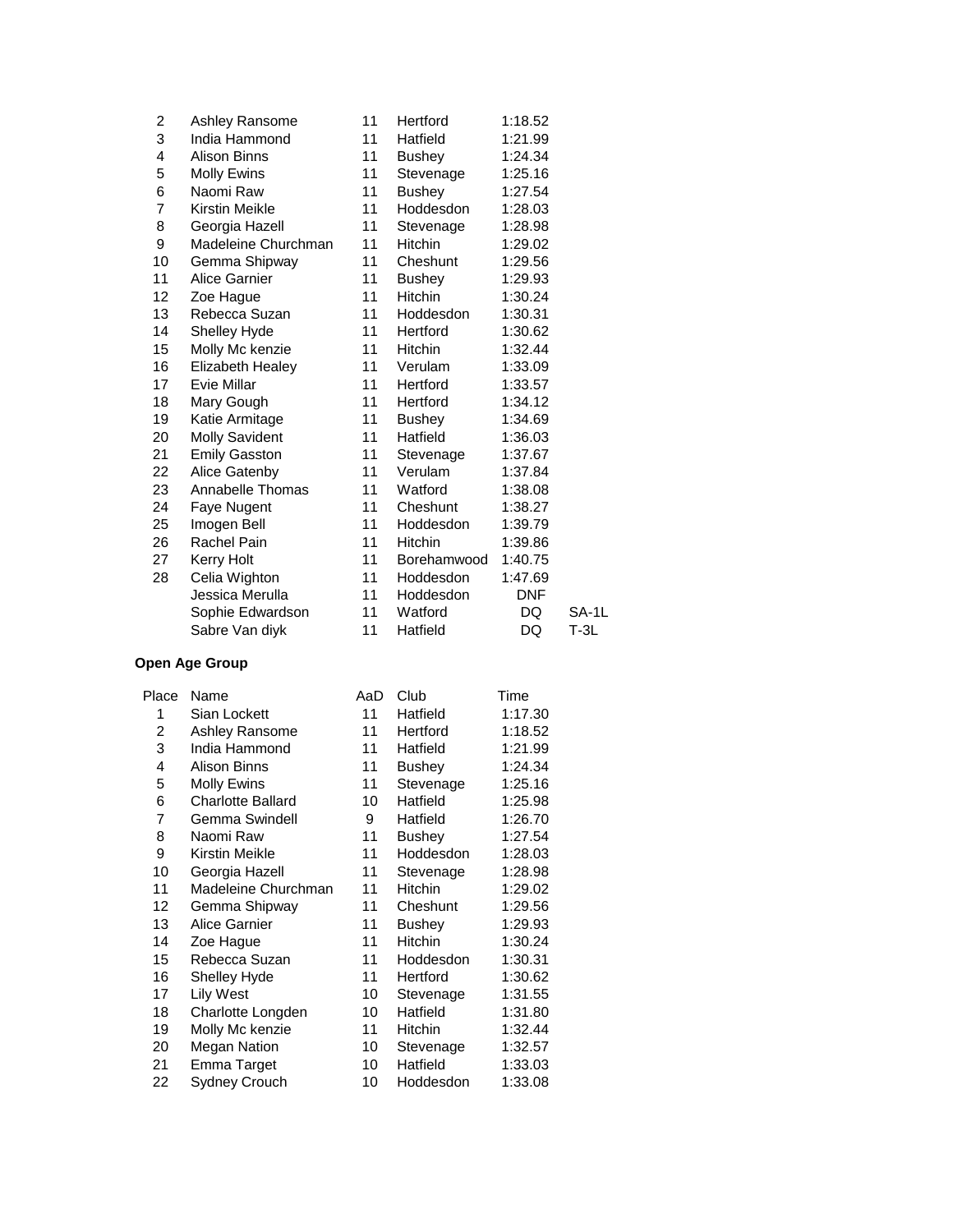| 23 | <b>Elizabeth Healey</b>    | 11 | Verulam             | 1:33.09    |        |
|----|----------------------------|----|---------------------|------------|--------|
| 24 | Katie Smith                | 9  | Hatfield            | 1:33.15    |        |
| 25 | Danielle Murphy            | 10 | Stevenage           | 1:33.28    |        |
| 26 | Evie Millar                | 11 | Hertford            | 1:33.57    |        |
| 27 | Mary Gough                 | 11 | Hertford            | 1:34.12    |        |
| 28 | Katie Armitage             | 11 | <b>Bushey</b>       | 1:34.69    |        |
| 29 | Abby Smith                 | 10 | Cheshunt            | 1:35.03    |        |
| 30 | Aimi De rosa               | 10 | Hertford            | 1:35.82    |        |
| 31 | Hayley Warrington          | 10 | Hoddesdon           | 1:35.84    |        |
| 32 | <b>Molly Savident</b>      | 11 | Hatfield            | 1:36.03    |        |
| 33 | Sophie Thomson             | 9  | Hertford            | 1:36.88    |        |
| 34 | <b>Emily Gasston</b>       | 11 | Stevenage           | 1:37.67    |        |
| 35 | Alice Gatenby              | 11 | Verulam             | 1:37.84    |        |
| 36 | Rebecca Freestone          | 9  | Hoddesdon           | 1:37.98    |        |
| 37 | Alice Infante              | 10 | Hitchin             | 1:38.03    |        |
| 38 | Annabelle Thomas           | 11 | Watford             | 1:38.08    |        |
| 39 | Francesca Bannon           | 10 | Hoddesdon           | 1:38.17    |        |
| 40 | Faye Nugent                | 11 | Cheshunt            | 1:38.27    |        |
| 41 | Shona Costello             | 10 | Hoddesdon           | 1:39.39    |        |
| 42 | Anise Jones                | 10 | Hitchin             | 1:39.55    |        |
| 43 | Imogen Bell                | 11 | Hoddesdon           | 1:39.79    |        |
| 44 | Rachel Pain                | 11 | <b>Hitchin</b>      | 1:39.86    |        |
| 45 | Kerry Holt                 | 11 | Borehamwood         | 1:40.75    |        |
| 46 | Olivia Hazell              | 9  | Stevenage           | 1:43.01    |        |
| 47 | <b>Chloe Richards</b>      | 10 | Cheshunt            | 1:43.73    |        |
| 48 | Bethan Jones               | 9  | <b>Bishop Stort</b> | 1:44.25    |        |
| 49 | <b>Elizabeth Barcroft</b>  | 9  | Hatfield            | 1:44.93    |        |
| 50 | Megan Pain                 | 9  | <b>Hitchin</b>      | 1:45.18    |        |
| 51 | <b>Bethany Fitzsimmons</b> | 10 | Hertford            | 1:45.69    |        |
| 52 | Sarah Cutts                | 10 | Hoddesdon           | 1:45.76    |        |
| 53 | Fiona Mc quire             | 9  | Watford             | 1:45.79    |        |
| 54 | Julianne Sullivan          | 9  | Cheshunt            | 1:47.28    |        |
| 55 | Celia Wighton              | 11 | Hoddesdon           | 1:47.69    |        |
| 56 | Sophie Rose                | 9  | Hoddesdon           | 1:50.40    |        |
| 57 | Jade Kersey                | 9  | Hoddesdon           | 1:50.62    |        |
| 58 | Georgina Fisher            | 9  | Hoddesdon           | 1:54.23    |        |
| 59 | <b>Babita Cooper</b>       | 9  | Verulam             | 1:54.68    |        |
| 60 | Jessica Dynes              | 9  | Hatfield            | 1:56.16    |        |
| 61 | Gemma Salter               | 10 | Cheshunt            | 1:56.68    |        |
| 62 | Claire Quinn               | 10 | Hoddesdon           | 2:04.89    |        |
|    | Jessica Merulla            | 11 | Hoddesdon           | <b>DNF</b> |        |
|    | Taylor ann Lees            | 10 | Watford             | DQ         | SA-1L  |
|    | Leia Dowding               | 9  | Watford             | DQ         | SA-1L  |
|    | Sophie Edwardson           | 11 | Watford             | DQ         | SA-1L  |
|    | <b>Emily Wright</b>        | 10 | Hitchin             | DQ         | $T-2L$ |
|    | Sabre Van diyk             | 11 | Hatfield            | DQ         | $T-3L$ |
|    |                            |    |                     |            |        |

# **EVENT 2 Boys 11 Yrs/Under 100m IM**

|           | Place Name            |   | AaD Club  | Time    |
|-----------|-----------------------|---|-----------|---------|
| $1 \quad$ | Will Kearsey          | 9 | Hatfield  | 1:28.00 |
| 2         | <b>Charles Oliver</b> | q | Hatfield  | 1:32.39 |
| 3         | <b>Philip Ball</b>    | 9 | Hatfield  | 1:38.12 |
| 4         | <b>Matthew Day</b>    | Й | Hoddesdon | 1:44.42 |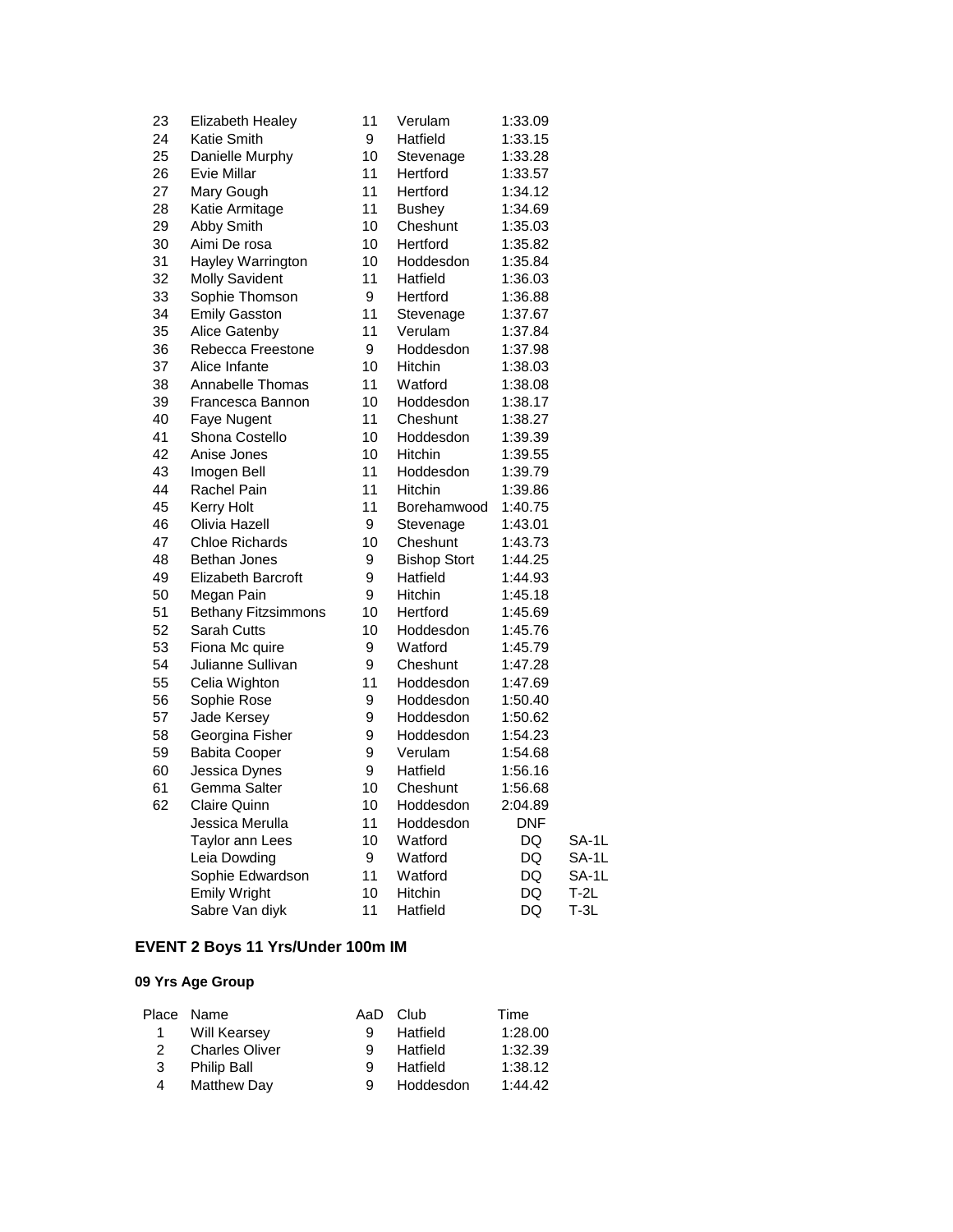| .5 | David Cole             |   | Hoddesdon           | 1:46.27 |       |
|----|------------------------|---|---------------------|---------|-------|
| 6  | <b>Michael Waters</b>  | 9 | Hoddesdon           | 1:48.34 |       |
|    | <b>Bradley Stewart</b> |   | Stevenage           | 1:52.49 |       |
| 8  | Scott King             | 9 | Hoddesdon           | 1:55.90 |       |
|    | David Harris           | 9 | <b>Bishop Stort</b> | DQ      | SL-3L |

| Place | Name                    | AaD | Club           | Time    |
|-------|-------------------------|-----|----------------|---------|
| 1     | <b>Benjamin Purcell</b> | 10  | Hatfield       | 1:26.57 |
| 2     | Nico Campbell           | 10  | Cheshunt       | 1:26.84 |
| 3     | Ranishka Kumarage       | 10  | Hatfield       | 1:28.33 |
| 4     | Martyn Walton           | 10  | Stevenage      | 1:28.92 |
| 5     | Luke Broughal           | 10  | Hoddesdon      | 1:33.36 |
| 6     | Samuel Longden          | 10  | Hatfield       | 1:34.68 |
| 7     | Jordan Icelli           | 10  | Hoddesdon      | 1:37.97 |
| 8     | Luke Plant              | 10  | Hertford       | 1:39.17 |
| 9     | Josh Clifford           | 10  | Hatfield       | 1:39.96 |
| 10    | Callum Chivers          | 10  | Hitchin        | 1:42.75 |
| 11    | Lewis Sills             | 10  | Watford        | 1:44.27 |
| 12    | Joshua Andrews          | 10  | Stevenage      | 1:45.77 |
| 13    | George De fraine        | 10  | Hitchin        | 1:47.25 |
| 14    | Ryan Ranger             | 10  | Cheshunt       | 1:49.11 |
| 15    | Adam Plant              | 10  | Hertford       | 1:57.10 |
| 16    | Alex Smith              | 10  | <b>Hitchin</b> | 1:58.56 |

### **11 Yrs Age Group**

| Place | Name                    | AaD | Club                | Time    |
|-------|-------------------------|-----|---------------------|---------|
| 1     | Liam Doonan             | 11  | Hatfield            | 1:22.48 |
| 2     | Luke Jones              | 11  | Hatfield            | 1:24.29 |
| 3     | Joseph Mileusnic        | 11  | Stevenage           | 1:25.20 |
| 4     | Sam Ditchfield          | 11  | Hertford            | 1:29.48 |
| 5     | Lewis Hawkins           | 11  | Watford             | 1:30.19 |
| 6     | Sam Vessey              | 11  | Stevenage           | 1:30.30 |
| 7     | Samuel Halston          | 11  | Hertford            | 1:35.16 |
| 8     | Matthew Aldous horne    | 11  | <b>Bishop Stort</b> | 1:39.26 |
| 9     | Kane Hagley king        | 11  | Hoddesdon           | 1:39.83 |
| 10    | <b>Robert Funnell</b>   | 11  | Hertford            | 1:46.02 |
| 11    | Oliver Hooper           | 11  | <b>Hitchin</b>      | 1:46.13 |
| 12    | Thomas Hardy            | 11  | <b>Hitchin</b>      | 1:49.66 |
|       | <b>Matthew Williams</b> | 11  | Cheshunt            | DNF     |

| Place | Name                    | AaD | Club      | Time    |
|-------|-------------------------|-----|-----------|---------|
| 1     | Liam Doonan             | 11  | Hatfield  | 1:22.48 |
| 2     | Luke Jones              | 11  | Hatfield  | 1:24.29 |
| 3     | Joseph Mileusnic        | 11  | Stevenage | 1:25.20 |
| 4     | <b>Benjamin Purcell</b> | 10  | Hatfield  | 1:26.57 |
| 5     | Nico Campbell           | 10  | Cheshunt  | 1:26.84 |
| 6     | <b>Will Kearsey</b>     | 9   | Hatfield  | 1:28.00 |
| 7     | Ranishka Kumarage       | 10  | Hatfield  | 1:28.33 |
| 8     | Martyn Walton           | 10  | Stevenage | 1:28.92 |
| 9     | Sam Ditchfield          | 11  | Hertford  | 1:29.48 |
| 10    | Lewis Hawkins           | 11  | Watford   | 1:30.19 |
| 11    | Sam Vessey              | 11  | Stevenage | 1:30.30 |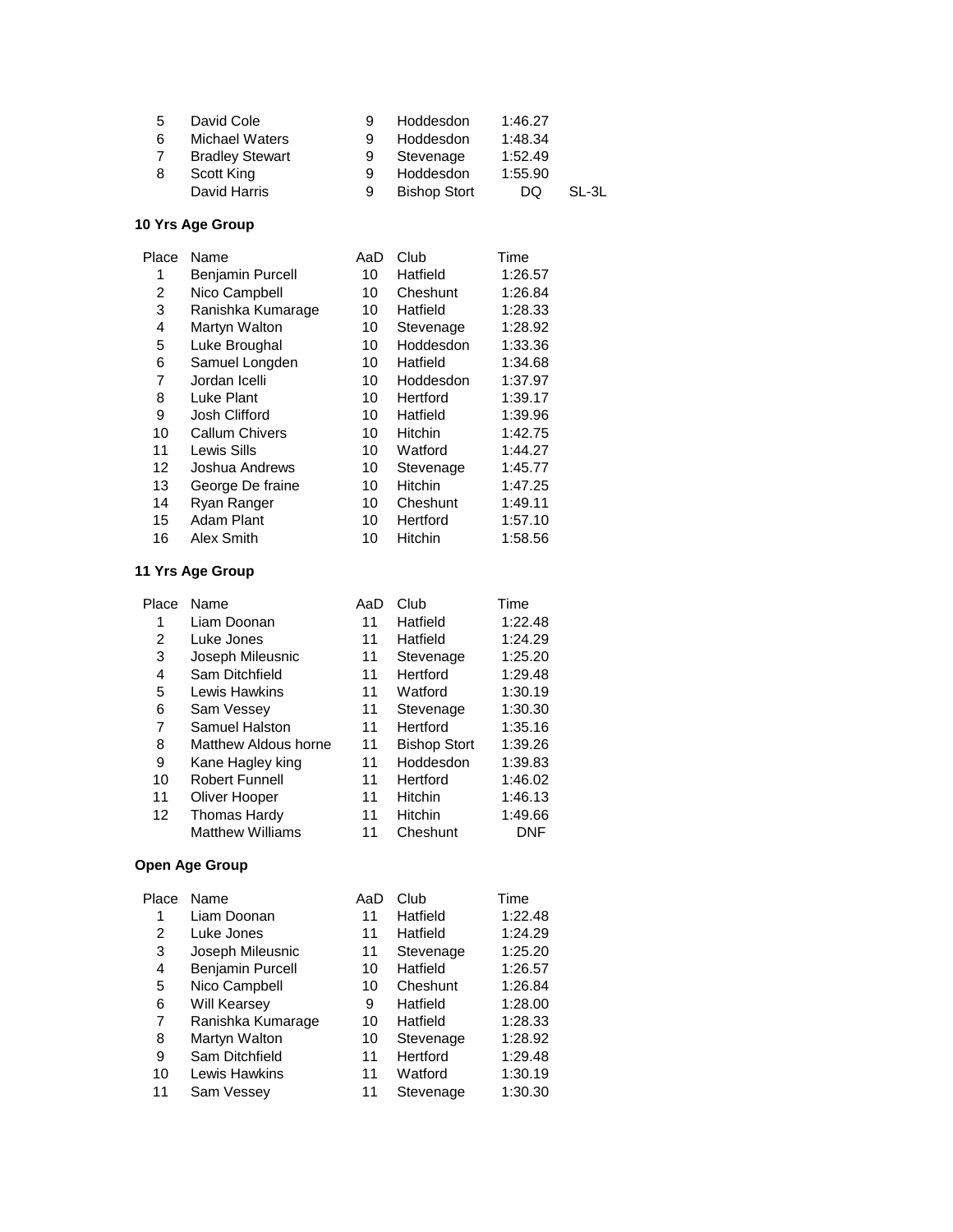| 12 | <b>Charles Oliver</b>   | 9               | Hatfield            | 1:32.39    |       |
|----|-------------------------|-----------------|---------------------|------------|-------|
| 13 | Luke Broughal           | 10              | Hoddesdon           | 1:33.36    |       |
| 14 | Samuel Longden          | 10 <sup>1</sup> | Hatfield            | 1:34.68    |       |
| 15 | Samuel Halston          | 11              | Hertford            | 1:35.16    |       |
| 16 | Jordan Icelli           | 10              | Hoddesdon           | 1:37.97    |       |
| 17 | Philip Ball             | 9               | Hatfield            | 1:38.12    |       |
| 18 | Luke Plant              | 10              | Hertford            | 1:39.17    |       |
| 19 | Matthew Aldous horne    | 11              | <b>Bishop Stort</b> | 1:39.26    |       |
| 20 | Kane Hagley king        | 11              | Hoddesdon           | 1:39.83    |       |
| 21 | Josh Clifford           | 10              | Hatfield            | 1:39.96    |       |
| 22 | <b>Callum Chivers</b>   | 10              | Hitchin             | 1:42.75    |       |
| 23 | Lewis Sills             | 10              | Watford             | 1:44.27    |       |
| 24 | <b>Matthew Day</b>      | 9               | Hoddesdon           | 1:44.42    |       |
| 25 | Joshua Andrews          | 10              | Stevenage           | 1:45.77    |       |
| 26 | <b>Robert Funnell</b>   | 11              | Hertford            | 1:46.02    |       |
| 27 | Oliver Hooper           | 11              | Hitchin             | 1:46.13    |       |
| 28 | David Cole              | 9               | Hoddesdon           | 1:46.27    |       |
| 29 | George De fraine        | 10              | Hitchin             | 1:47.25    |       |
| 30 | <b>Michael Waters</b>   | 9               | Hoddesdon           | 1:48.34    |       |
| 31 | Ryan Ranger             | 10              | Cheshunt            | 1:49.11    |       |
| 32 | Thomas Hardy            | 11              | <b>Hitchin</b>      | 1:49.66    |       |
| 33 | <b>Bradley Stewart</b>  | 9               | Stevenage           | 1:52.49    |       |
| 34 | Scott King              | 9               | Hoddesdon           | 1:55.90    |       |
| 35 | Adam Plant              | 10              | Hertford            | 1:57.10    |       |
| 36 | Alex Smith              | 10              | Hitchin             | 1:58.56    |       |
|    | <b>Matthew Williams</b> | 11              | Cheshunt            | <b>DNF</b> |       |
|    | David Harris            | 9               | <b>Bishop Stort</b> | DQ         | SL-3L |

# **EVENT 3 Girls 12 Yrs/Over 100m Butterfly**

# **12 Yrs Age Group**

|   | Place Name            | AaD             | Club       | Time    |
|---|-----------------------|-----------------|------------|---------|
|   | Lydia Smith           | 12 <sub>1</sub> | Hatfield   | 1:15.63 |
| 2 | Keira Sullivan        | 12.             | Cheshunt   | 1:22.21 |
| 3 | <b>Charlotte Reid</b> |                 | 12 Hitchin | 1:23.94 |
| 4 | Madeleine Brooks      | 12.             | Hatfield   | 1:27.54 |
| 5 | Alex King             | 12.             | Hoddesdon  | 1:37.94 |
| 6 | <b>Charlotte Cole</b> | 12.             | Hoddesdon  | 1:38.40 |
|   |                       |                 |            |         |

### **13 Yrs Age Group**

| Place | Name                     | AaD | Club          | Time    |
|-------|--------------------------|-----|---------------|---------|
| 1     | <b>Holly Gannon</b>      | 13  | Hoddesdon     | 1:14.90 |
| 2     | Kerry Ranger             | 13  | Cheshunt      | 1:16.91 |
| 3     | <b>Charlotte Merrell</b> | 13  | Hitchin       | 1:19.35 |
| 4     | Judith Stephenson        | 13  | Hertford      | 1:20.58 |
| 5     | <b>Becky Everest</b>     | 13  | <b>Bexley</b> | 1:21.80 |
| 6     | <b>Heather Tysoe</b>     | 13  | Watford       | 1:24.27 |
| 7     | Rebecca Pritchard        | 13  | Hatfield      | 1:24.82 |
| 8     | Camilla Camerea          | 13  | Verulam       | 1:35.01 |
| 9     | Amy Hughes               | 13  | Berkhamsted   | 1:36.58 |
|       |                          |     |               |         |

| Place Name | AaD Club |  | Time |
|------------|----------|--|------|
|------------|----------|--|------|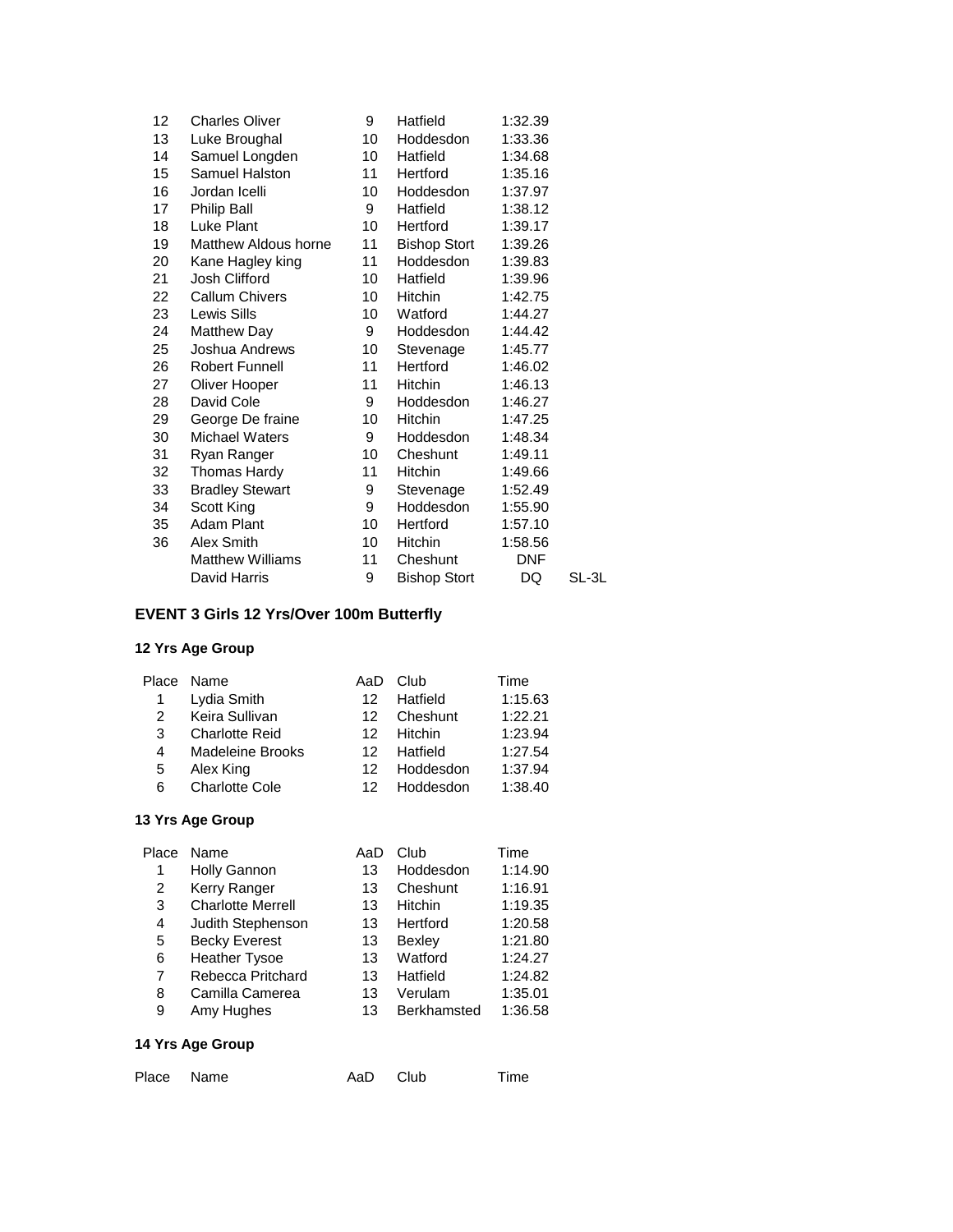|               | Sarah Swindell | 14 Hatfield     | 1:11.37 |
|---------------|----------------|-----------------|---------|
| $\mathcal{P}$ | Saffron Ardren | 14 Hoddesdon    | 1:19.75 |
| 3             | Amy O'donovan  | 14 Bishop Stort | 1:37.12 |
|               |                |                 |         |

## **15 Yrs/Over Age Group**

|               | Place Name         |    | AaD Club     | Time    |
|---------------|--------------------|----|--------------|---------|
| 1             | Katie Quinn        |    | 15 Hatfield  | 1:18.79 |
| $\mathcal{P}$ | Rosie O'sullivan   |    | 15 Hitchin   | 1:19.60 |
| 3             | Victoria Healey    | 15 | Verulam      | 1:21.36 |
| 4             | Isobel Dunnicliffe |    | 16 Stevenage | 1:22.17 |
|               |                    |    |              |         |

## **Open Age Group**

| Place | Name                      | AaD              | Club                | Time    |
|-------|---------------------------|------------------|---------------------|---------|
| 1     | Sarah Swindell            | 14               | Hatfield            | 1:11.37 |
| 2     | <b>Holly Gannon</b>       | 13               | Hoddesdon           | 1:14.90 |
| 3     | Lydia Smith               | 12 <sup>°</sup>  | Hatfield            | 1:15.63 |
| 4     | Kerry Ranger              | 13               | Cheshunt            | 1:16.91 |
| 5     | Katie Quinn               | 15               | Hatfield            | 1:18.79 |
| 6     | <b>Charlotte Merrell</b>  | 13               | <b>Hitchin</b>      | 1:19.35 |
| 7     | Rosie O'sullivan          | 15               | Hitchin             | 1:19.60 |
| 8     | Saffron Ardren            | 14               | Hoddesdon           | 1:19.75 |
| 9     | Judith Stephenson         | 13               | Hertford            | 1:20.58 |
| 10    | Victoria Healey           | 15               | Verulam             | 1:21.36 |
| 11    | <b>Becky Everest</b>      | 13               | Bexley              | 1:21.80 |
| 12    | <b>Isobel Dunnicliffe</b> | 16               | Stevenage           | 1:22.17 |
| 13    | Keira Sullivan            | 12 <sup>°</sup>  | Cheshunt            | 1:22.21 |
| 14    | <b>Charlotte Reid</b>     | 12               | Hitchin             | 1:23.94 |
| 15    | <b>Heather Tysoe</b>      | 13               | Watford             | 1:24.27 |
| 16    | Rebecca Pritchard         | 13               | Hatfield            | 1:24.82 |
| 17    | <b>Madeleine Brooks</b>   | 12               | Hatfield            | 1:27.54 |
| 18    | Camilla Camerea           | 13               | Verulam             | 1:35.01 |
| 19    | Amy Hughes                | 13               | Berkhamsted         | 1:36.58 |
| 20    | Amy O'donovan             | 14               | <b>Bishop Stort</b> | 1:37.12 |
| 21    | Alex King                 | 12 <sup>12</sup> | Hoddesdon           | 1:37.94 |
| 22    | <b>Charlotte Cole</b>     | 12               | Hoddesdon           | 1:38.40 |
|       |                           |                  |                     |         |

### **EVENT 4 Boys 12 Yrs/Over 100m Butterfly**

# **12 Yrs Age Group**

|    | Place Name              | AaD             | – Club    | Time    |
|----|-------------------------|-----------------|-----------|---------|
| 1  | Lewis Minculey keens    | 12.             | Hoddesdon | 1:17.14 |
| 2  | Thomas Worbey           | 12.             | Hatfield  | 1:20.31 |
| 3  | <b>Thomas Hutchison</b> | 12 <sup>7</sup> | Hertford  | 1:21.48 |
| 4  | Jack Jarrett            | 12              | Stevenage | 1:29.41 |
| 5. | Luke Ames               | 12              | Stevenage | 1:39.45 |
|    |                         |                 |           |         |

|              | Place Name     | AaD | Club         | Time    |
|--------------|----------------|-----|--------------|---------|
| $\mathbf{1}$ | Jake Robinson  |     | 13 Stevenage | 1:13.87 |
| 2            | James Mc grail | 13. | Hatfield     | 1:15.98 |
| 3            | Luke Target    | 13  | Hatfield     | 1:17.53 |
| 4            | Callum Bedding | 13. | Hoddesdon    | 1:17.78 |
| 5            | Jed Ardren     | 13. | Hoddesdon    | 1:20.35 |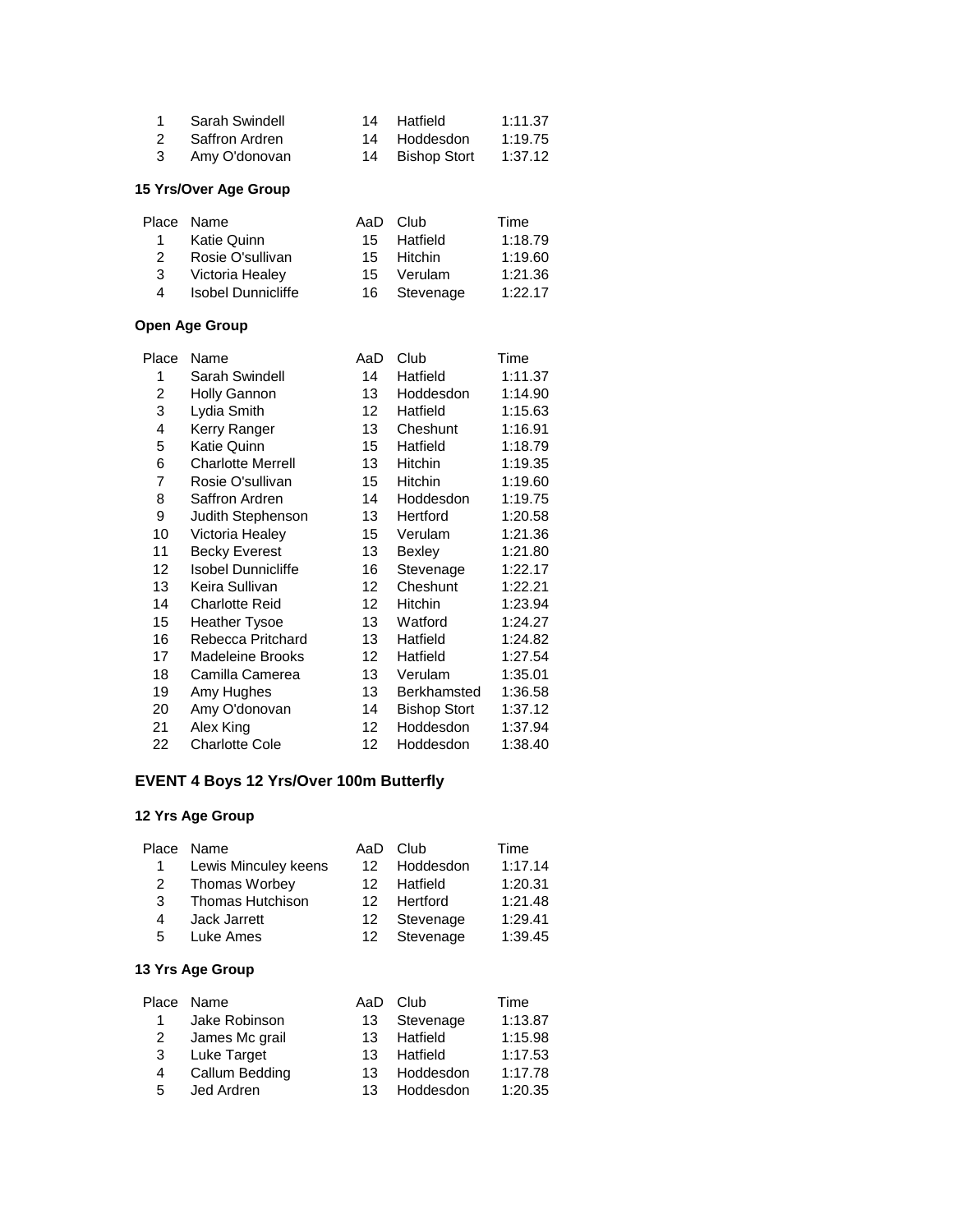| 6<br>7<br>8                                                                                                                 | <b>Ben Cotton</b><br>Michael Burman<br><b>Fraser Chivers</b>                                                                                                                                                                                                                                                                                                                                         | 13<br>13<br>13                                                                                                        | Hitchin<br><b>Bishop Stort</b><br>Hitchin                                                                                                                                                                                                                                              | 1:21.29<br>1:27.75<br>1:33.24                                                                                                                                                                                         |         |
|-----------------------------------------------------------------------------------------------------------------------------|------------------------------------------------------------------------------------------------------------------------------------------------------------------------------------------------------------------------------------------------------------------------------------------------------------------------------------------------------------------------------------------------------|-----------------------------------------------------------------------------------------------------------------------|----------------------------------------------------------------------------------------------------------------------------------------------------------------------------------------------------------------------------------------------------------------------------------------|-----------------------------------------------------------------------------------------------------------------------------------------------------------------------------------------------------------------------|---------|
|                                                                                                                             | 14 Yrs Age Group                                                                                                                                                                                                                                                                                                                                                                                     |                                                                                                                       |                                                                                                                                                                                                                                                                                        |                                                                                                                                                                                                                       |         |
| Place<br>1                                                                                                                  | Name<br><b>Mitchell Holmes</b>                                                                                                                                                                                                                                                                                                                                                                       | AaD<br>14                                                                                                             | Club<br>Hoddesdon                                                                                                                                                                                                                                                                      | Time<br>1:14.70                                                                                                                                                                                                       |         |
|                                                                                                                             | 15 Yrs/Over Age Group                                                                                                                                                                                                                                                                                                                                                                                |                                                                                                                       |                                                                                                                                                                                                                                                                                        |                                                                                                                                                                                                                       |         |
| Place<br>1<br>$\overline{c}$<br>3<br>4<br>5<br>6                                                                            | Name<br><b>Richard Molloy</b><br><b>Oliver Creasey</b><br>Dayne Lunn<br>Jamie Sirett<br>Shaun Dempsey<br>Lewis Rainbow<br><b>Philip Lockett</b>                                                                                                                                                                                                                                                      | AaD<br>17<br>15<br>17<br>19<br>15<br>16<br>16                                                                         | Club<br><b>Bishop Stort</b><br>Hitchin<br>Cheshunt<br>Cheshunt<br>Stevenage<br><b>Hitchin</b><br><b>Bushey</b>                                                                                                                                                                         | Time<br>1:03.35<br>1:05.11<br>1:08.32<br>1:08.87<br>1:09.77<br>1:10.51<br>DQ                                                                                                                                          | $FI-4L$ |
|                                                                                                                             | <b>Open Age Group</b>                                                                                                                                                                                                                                                                                                                                                                                |                                                                                                                       |                                                                                                                                                                                                                                                                                        |                                                                                                                                                                                                                       |         |
| Place<br>1<br>$\overline{c}$<br>3<br>4<br>5<br>6<br>7<br>8<br>9<br>10<br>11<br>12<br>13<br>14<br>15<br>16<br>17<br>18<br>19 | Name<br><b>Richard Molloy</b><br><b>Oliver Creasey</b><br>Dayne Lunn<br><b>Jamie Sirett</b><br>Shaun Dempsey<br>Lewis Rainbow<br>Jake Robinson<br><b>Mitchell Holmes</b><br>James Mc grail<br>Lewis Minculey keens<br>Luke Target<br>Callum Bedding<br>Thomas Worbey<br>Jed Ardren<br><b>Ben Cotton</b><br><b>Thomas Hutchison</b><br>Michael Burman<br><b>Jack Jarrett</b><br><b>Fraser Chivers</b> | AaD<br>17<br>15<br>17<br>19<br>15<br>16<br>13<br>14<br>13<br>12<br>13<br>13<br>12<br>13<br>13<br>12<br>13<br>12<br>13 | Club<br><b>Bishop Stort</b><br><b>Hitchin</b><br>Cheshunt<br>Cheshunt<br>Stevenage<br>Hitchin<br>Stevenage<br>Hoddesdon<br>Hatfield<br>Hoddesdon<br>Hatfield<br>Hoddesdon<br>Hatfield<br>Hoddesdon<br><b>Hitchin</b><br>Hertford<br><b>Bishop Stort</b><br>Stevenage<br><b>Hitchin</b> | Time<br>1:03.35<br>1:05.11<br>1:08.32<br>1:08.87<br>1:09.77<br>1:10.51<br>1:13.87<br>1:14.70<br>1:15.98<br>1:17.14<br>1:17.53<br>1:17.78<br>1:20.31<br>1:20.35<br>1:21.29<br>1:21.48<br>1:27.75<br>1:29.41<br>1:33.24 |         |
| 20                                                                                                                          | Luke Ames<br><b>Philip Lockett</b>                                                                                                                                                                                                                                                                                                                                                                   | 12                                                                                                                    | Stevenage<br>16 Bushey                                                                                                                                                                                                                                                                 | 1:39.45<br>DQ                                                                                                                                                                                                         | FI-4L   |

## **EVENT 5 Girls 11 Yrs/Under 50m Backstroke**

| Place | Name              | AaD | Club      | Time  |
|-------|-------------------|-----|-----------|-------|
|       | Gemma Swindell    | 9   | Hatfield  | 42.00 |
| 2     | Katie Smith       | 9   | Hatfield  | 45.34 |
| 3     | Lucy Lapham       | 9   | Stevenage | 45.68 |
| 4     | Fiona Mc quire    | 9   | Watford   | 46.45 |
| 5     | Sophie Thomson    | 9   | Hertford  | 46.87 |
| 6     | Kate Mc quaid     | 9   | Hertford  | 47.01 |
| 7     | Rebecca Freestone | 9   | Hoddesdon | 47.20 |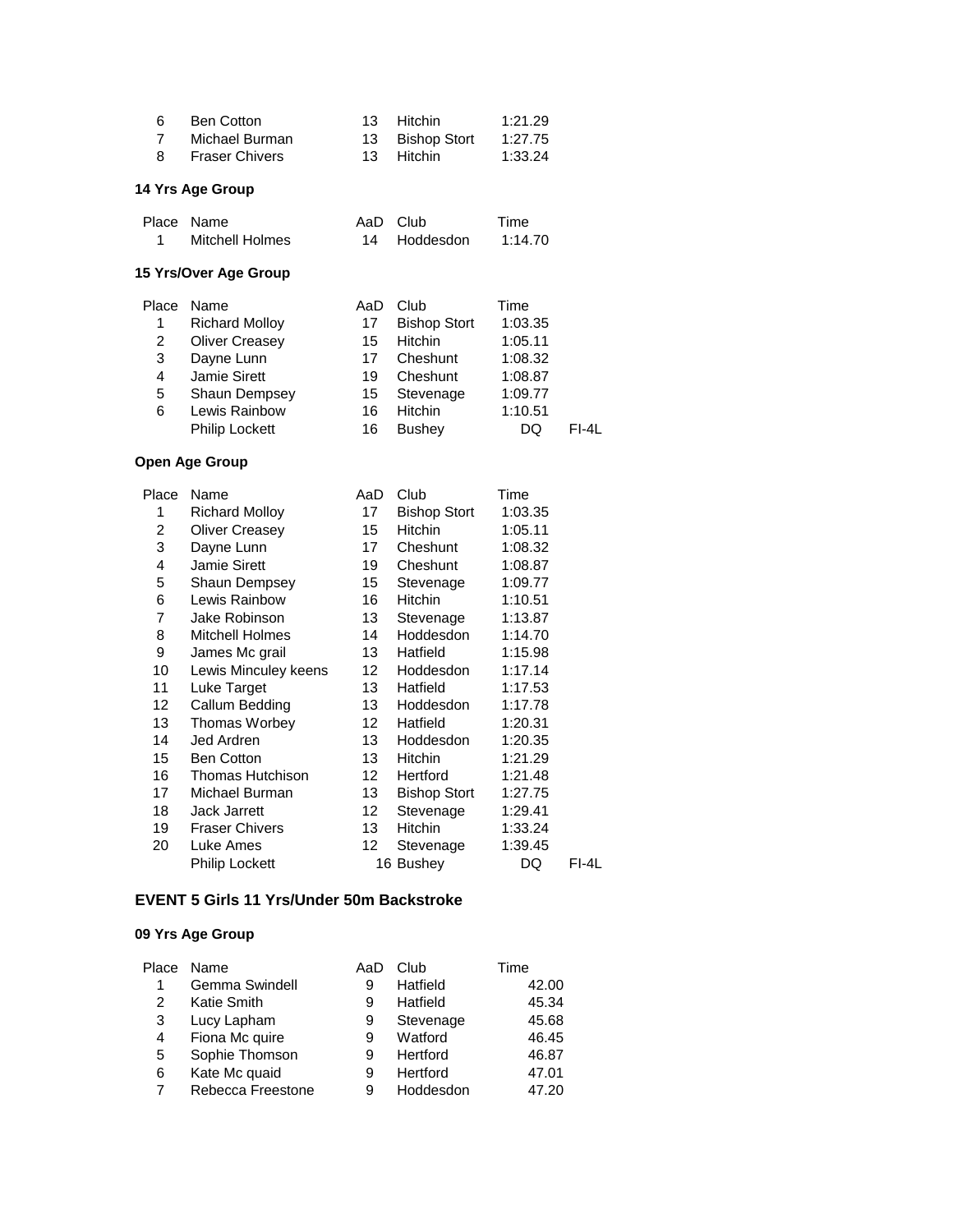| 8  | Chloe Arnold              | 9 | Verulam             | 47.64     |
|----|---------------------------|---|---------------------|-----------|
| 9  | <b>Charlotte Fillmore</b> | 9 | Verulam             | 47.65     |
| 10 | Jade Kersey               | 9 | Hoddesdon           | 48.60     |
| 11 | Megan Pain                | 9 | <b>Hitchin</b>      | 48.61     |
| 12 | Bethan Jones              | 9 | <b>Bishop Stort</b> | 49.24     |
| 13 | Julianne Sullivan         | 9 | Cheshunt            | 49.32     |
| 14 | Rebecca Rice              | 9 | Hatfield            | 50.96     |
| 15 | Jessica Dynes             | 9 | Hatfield            | 51.13     |
| 16 | Sophie Rose               | 9 | Hoddesdon           | 51.80     |
| 17 | Leia Dowding              | 9 | Watford             | 54.98     |
| 18 | <b>Babita Cooper</b>      | 9 | Verulam             | 56.75     |
| 19 | <b>Bethany Thomas</b>     | 9 | Watford             | 58.84     |
|    | Olivia Hazell             | 9 | Stevenage           | ST-<br>DQ |

| Name                       | AaD | Club      | Time  |
|----------------------------|-----|-----------|-------|
| Charlotte Ballard          | 10  | Hatfield  | 41.10 |
| <b>Lily West</b>           | 10  | Stevenage | 42.36 |
| Charlotte Longden          | 10  | Hatfield  | 42.62 |
| Aimi De rosa               | 10  | Hertford  | 43.55 |
| Sydney Crouch              | 10  | Hoddesdon | 43.89 |
| Abby Smith                 | 10  | Cheshunt  | 44.46 |
| Francesca Bannon           | 10  | Hoddesdon | 44.51 |
| <b>Megan Nation</b>        | 10  | Stevenage | 44.74 |
| Hayley Warrington          | 10  | Hoddesdon | 44.80 |
| Danielle Murphy            | 10  | Stevenage | 44.88 |
| Shauna Gardner             | 10  | Watford   | 46.16 |
| Courtney King              | 10  | Hoddesdon | 46.63 |
| Emma Target                | 10  | Hatfield  | 47.58 |
| Alice Infante              | 10  | Hitchin   | 47.82 |
| Anise Jones                | 10  | Hitchin   | 48.16 |
| <b>Emily Wright</b>        | 10  | Hitchin   | 48.73 |
| <b>Bethany Fitzsimmons</b> | 10  | Hertford  | 49.48 |
| <b>Emily Muggleton</b>     | 10  | Verulam   | 49.65 |
| <b>Chloe Richards</b>      | 10  | Cheshunt  | 50.24 |
| Shona Costello             | 10  | Hoddesdon | 50.40 |
| Sarah Cutts                | 10  | Hoddesdon | 53.07 |
| Gemma Salter               | 10  | Cheshunt  | 53.67 |
| Taylor ann Lees            | 10  | Watford   | 56.13 |
|                            |     |           |       |

| Place | Name                | AaD | Club                | Time  |
|-------|---------------------|-----|---------------------|-------|
| 1     | Sian Lockett        | 11  | Hatfield            | 35.44 |
| 2     | Alison Binns        | 11  | <b>Bushey</b>       | 36.69 |
| 3     | Katie Mc garry      | 11  | <b>Bishop Stort</b> | 36.79 |
| 4     | India Hammond       | 11  | Hatfield            | 38.54 |
| 5     | Kirstin Meikle      | 11  | Hoddesdon           | 39.78 |
| 6     | <b>Molly Ewins</b>  | 11  | Stevenage           | 41.00 |
| 7     | Ashley Ransome      | 11  | Hertford            | 41.02 |
| 8     | Naomi Raw           | 11  | <b>Bushey</b>       | 41.26 |
| 9     | Gemma Shipway       | 11  | Cheshunt            | 41.29 |
| 10    | Madeleine Churchman | 11  | <b>Hitchin</b>      | 41.83 |
| 11    | Georgia Hazell      | 11  | Stevenage           | 42.35 |
| 12    | Elizabeth Healey    | 11  | Verulam             | 42.64 |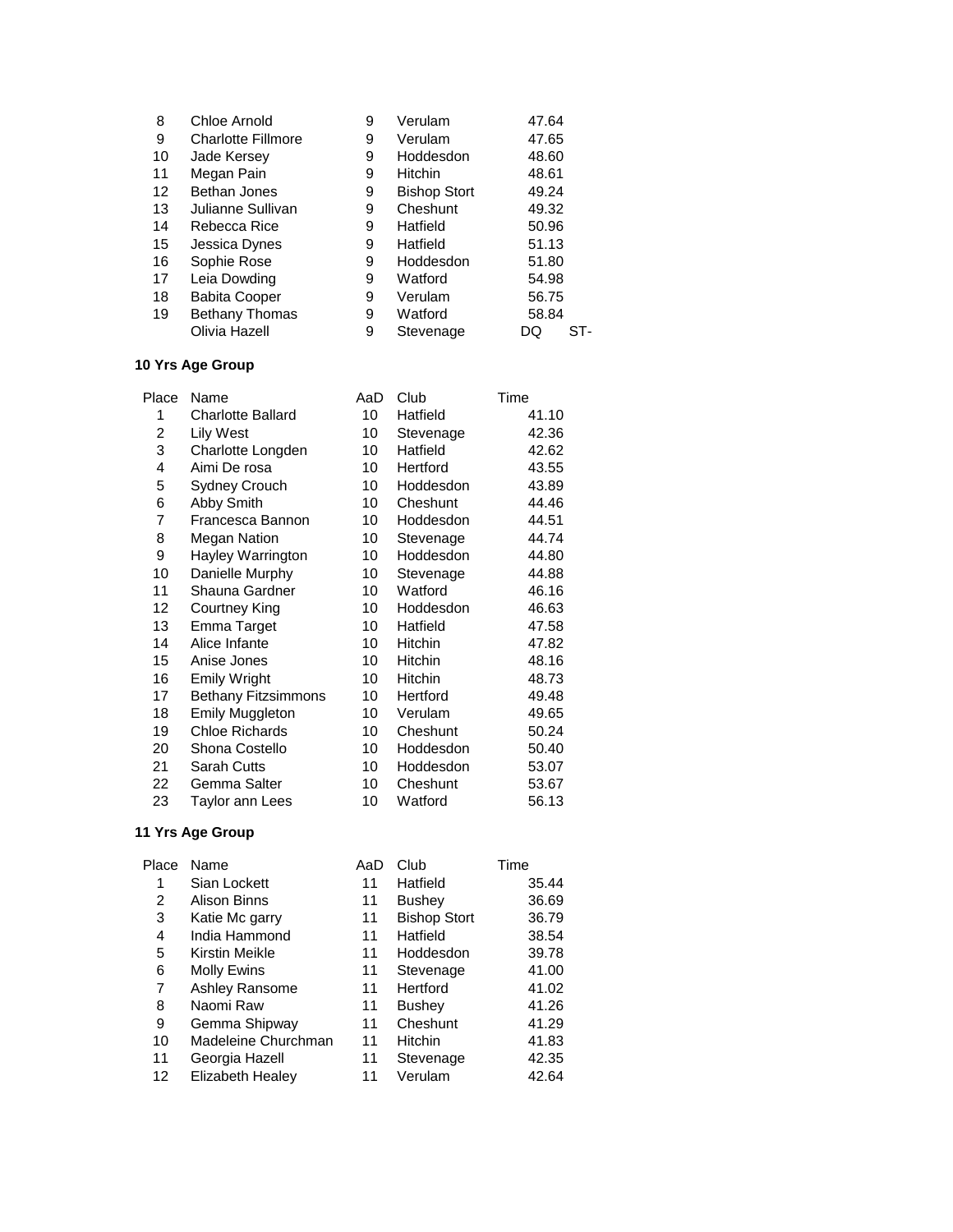| 13 | Rebecca Suzan         | 11 | Hoddesdon      | 42.74 |
|----|-----------------------|----|----------------|-------|
| 14 | Shelley Hyde          | 11 | Hertford       | 43.11 |
| 15 | Alice Gatenby         | 11 | Verulam        | 43.52 |
| 16 | Molly Mc kenzie       | 11 | Hitchin        | 43.59 |
| 17 | Katie Armitage        | 11 | Bushey         | 43.74 |
| 18 | Imogen Bell           | 11 | Hoddesdon      | 44.21 |
| 19 | Zoe Hague             | 11 | <b>Hitchin</b> | 44.23 |
| 20 | Kerry Holt            | 11 | Borehamwood    | 44.53 |
| 21 | Jessica Merulla       | 11 | Hoddesdon      | 45.39 |
| 22 | Faye Nugent           | 11 | Cheshunt       | 45.78 |
| 23 | Sabre Van diyk        | 11 | Hatfield       | 45.84 |
| 24 | <b>Emily Gasston</b>  | 11 | Stevenage      | 46.04 |
| 25 | <b>Molly Savident</b> | 11 | Hatfield       | 46.06 |
| 26 | Rachel Pain           | 11 | Hitchin        | 46.38 |
| 27 | Victoria Pritchard    | 11 | Hatfield       | 46.42 |
| 28 | Annabelle Thomas      | 11 | Watford        | 46.59 |
| 29 | Georgia Blake         | 11 | Cheshunt       | 46.70 |
| 30 | Evie Millar           | 11 | Hertford       | 47.27 |
| 31 | Sophie Edwardson      | 11 | Watford        | 49.83 |
| 32 | Celia Wighton         | 11 | Hoddesdon      | 51.73 |

| Place          | Name                     | AaD | Club                | Time  |
|----------------|--------------------------|-----|---------------------|-------|
| 1              | Sian Lockett             | 11  | Hatfield            | 35.44 |
| $\overline{2}$ | Alison Binns             | 11  | <b>Bushey</b>       | 36.69 |
| 3              | Katie Mc garry           | 11  | <b>Bishop Stort</b> | 36.79 |
| 4              | India Hammond            | 11  | Hatfield            | 38.54 |
| 5              | Kirstin Meikle           | 11  | Hoddesdon           | 39.78 |
| 6              | Molly Ewins              | 11  | Stevenage           | 41.00 |
| $\overline{7}$ | Ashley Ransome           | 11  | Hertford            | 41.02 |
| 8              | <b>Charlotte Ballard</b> | 10  | Hatfield            | 41.10 |
| 9              | Naomi Raw                | 11  | <b>Bushey</b>       | 41.26 |
| 10             | Gemma Shipway            | 11  | Cheshunt            | 41.29 |
| 11             | Madeleine Churchman      | 11  | <b>Hitchin</b>      | 41.83 |
| 12             | Gemma Swindell           | 9   | Hatfield            | 42.00 |
| 13             | Georgia Hazell           | 11  | Stevenage           | 42.35 |
| 14             | <b>Lily West</b>         | 10  | Stevenage           | 42.36 |
| 15             | Charlotte Longden        | 10  | Hatfield            | 42.62 |
| 16             | Elizabeth Healey         | 11  | Verulam             | 42.64 |
| 17             | Rebecca Suzan            | 11  | Hoddesdon           | 42.74 |
| 18             | Shelley Hyde             | 11  | Hertford            | 43.11 |
| 19             | Alice Gatenby            | 11  | Verulam             | 43.52 |
| 20             | Aimi De rosa             | 10  | Hertford            | 43.55 |
| 21             | Molly Mc kenzie          | 11  | Hitchin             | 43.59 |
| 22             | Katie Armitage           | 11  | <b>Bushey</b>       | 43.74 |
| 23             | Sydney Crouch            | 10  | Hoddesdon           | 43.89 |
| 24             | Imogen Bell              | 11  | Hoddesdon           | 44.21 |
| 25             | Zoe Hague                | 11  | <b>Hitchin</b>      | 44.23 |
| 26             | Abby Smith               | 10  | Cheshunt            | 44.46 |
| 27             | Francesca Bannon         | 10  | Hoddesdon           | 44.51 |
| 28             | <b>Kerry Holt</b>        | 11  | Borehamwood         | 44.53 |
| 29             | <b>Megan Nation</b>      | 10  | Stevenage           | 44.74 |
| 30             | Hayley Warrington        | 10  | Hoddesdon           | 44.80 |
| 31             | Danielle Murphy          | 10  | Stevenage           | 44.88 |
| 32             | Katie Smith              | 9   | Hatfield            | 45.34 |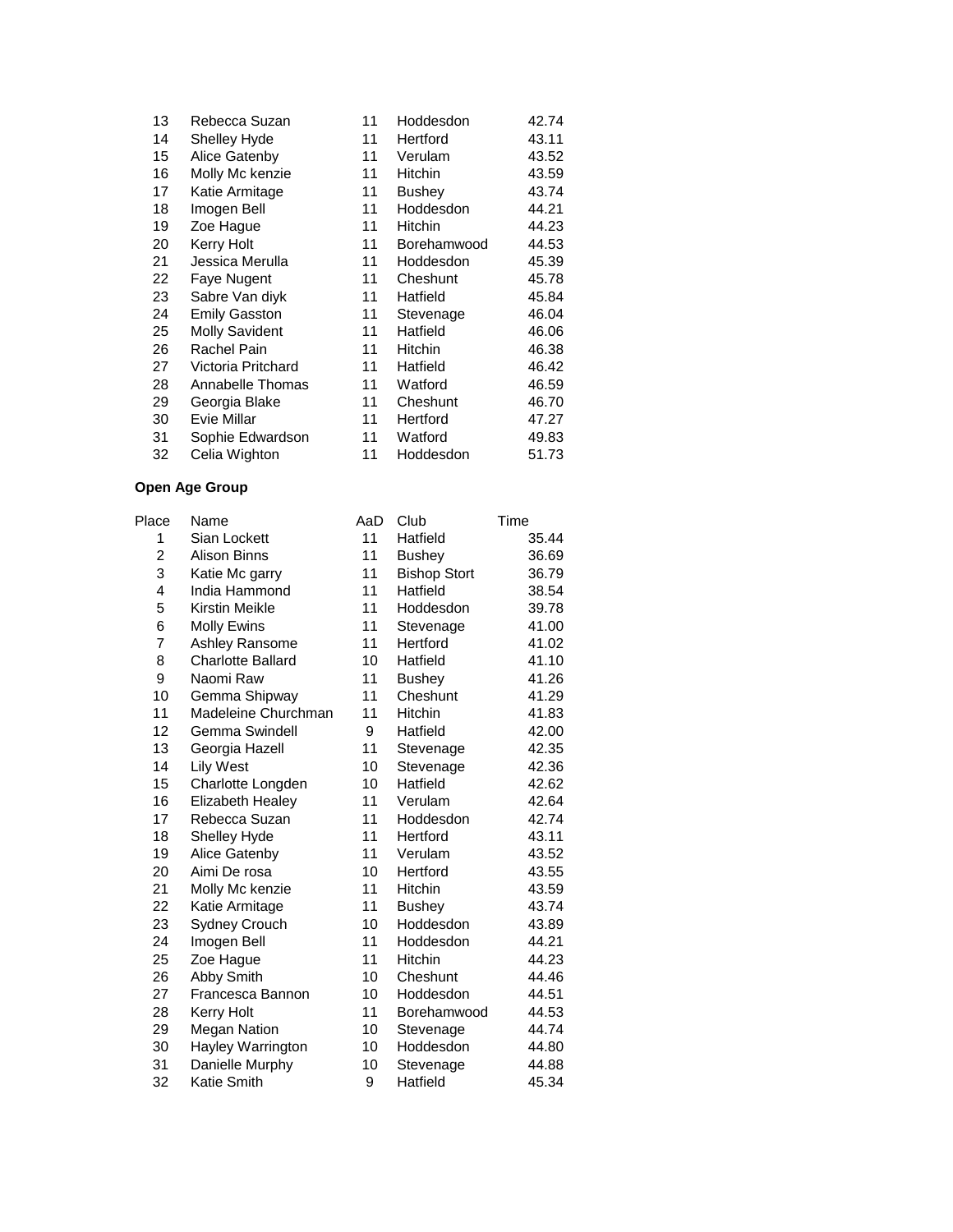| 33 | Jessica Merulla            | 11 | Hoddesdon           | 45.39     |
|----|----------------------------|----|---------------------|-----------|
| 34 | Lucy Lapham                | 9  | Stevenage           | 45.68     |
| 35 | Faye Nugent                | 11 | Cheshunt            | 45.78     |
| 36 | Sabre Van diyk             | 11 | Hatfield            | 45.84     |
| 37 | <b>Emily Gasston</b>       | 11 | Stevenage           | 46.04     |
| 38 | <b>Molly Savident</b>      | 11 | Hatfield            | 46.06     |
| 39 | Shauna Gardner             | 10 | Watford             | 46.16     |
| 40 | Rachel Pain                | 11 | Hitchin             | 46.38     |
| 41 | Victoria Pritchard         | 11 | Hatfield            | 46.42     |
| 42 | Fiona Mc quire             | 9  | Watford             | 46.45     |
| 43 | Annabelle Thomas           | 11 | Watford             | 46.59     |
| 44 | <b>Courtney King</b>       | 10 | Hoddesdon           | 46.63     |
| 45 | Georgia Blake              | 11 | Cheshunt            | 46.70     |
| 46 | Sophie Thomson             | 9  | Hertford            | 46.87     |
| 47 | Kate Mc quaid              | 9  | Hertford            | 47.01     |
| 48 | Rebecca Freestone          | 9  | Hoddesdon           | 47.20     |
| 49 | <b>Evie Millar</b>         | 11 | Hertford            | 47.27     |
| 50 | Emma Target                | 10 | Hatfield            | 47.58     |
| 51 | <b>Chloe Arnold</b>        | 9  | Verulam             | 47.64     |
| 52 | <b>Charlotte Fillmore</b>  | 9  | Verulam             | 47.65     |
| 53 | Alice Infante              | 10 | Hitchin             | 47.82     |
| 54 | Anise Jones                | 10 | <b>Hitchin</b>      | 48.16     |
| 55 | Jade Kersey                | 9  | Hoddesdon           | 48.60     |
| 56 | Megan Pain                 | 9  | Hitchin             | 48.61     |
| 57 | <b>Emily Wright</b>        | 10 | Hitchin             | 48.73     |
| 58 | <b>Bethan Jones</b>        | 9  | <b>Bishop Stort</b> | 49.24     |
| 59 | Julianne Sullivan          | 9  | Cheshunt            | 49.32     |
| 60 | <b>Bethany Fitzsimmons</b> | 10 | Hertford            | 49.48     |
| 61 | <b>Emily Muggleton</b>     | 10 | Verulam             | 49.65     |
| 62 | Sophie Edwardson           | 11 | Watford             | 49.83     |
| 63 | <b>Chloe Richards</b>      | 10 | Cheshunt            | 50.24     |
| 64 | Shona Costello             | 10 | Hoddesdon           | 50.40     |
| 65 | Rebecca Rice               | 9  | Hatfield            | 50.96     |
| 66 | Jessica Dynes              | 9  | Hatfield            | 51.13     |
| 67 | Celia Wighton              | 11 | Hoddesdon           | 51.73     |
| 68 | Sophie Rose                | 9  | Hoddesdon           | 51.80     |
| 69 | <b>Sarah Cutts</b>         | 10 | Hoddesdon           | 53.07     |
| 70 | Gemma Salter               | 10 | Cheshunt            | 53.67     |
| 71 | Leia Dowding               | 9  | Watford             | 54.98     |
| 72 | Taylor ann Lees            | 10 | Watford             | 56.13     |
| 73 | <b>Babita Cooper</b>       | 9  | Verulam             | 56.75     |
| 74 | <b>Bethany Thomas</b>      | 9  | Watford             | 58.84     |
|    | Olivia Hazell              | 9  | Stevenage           | DQ<br>ST- |

### **EVENT 6 Boys 11 Yrs/Under 50m Backstroke**

|   | Place Name            | AaD | Club                | Time  |
|---|-----------------------|-----|---------------------|-------|
| 1 | <b>Will Kearsey</b>   | 9   | Hatfield            | 41.92 |
| 2 | <b>Charles Oliver</b> | 9   | Hatfield            | 43.53 |
| 3 | Philip Ball           | 9   | Hatfield            | 45.09 |
| 4 | Jash Pooni            | 9   | Cheshunt            | 48.09 |
| 5 | David Cole            | 9   | Hoddesdon           | 48.93 |
| 6 | David Harris          | 9   | <b>Bishop Stort</b> | 48.99 |
|   | Michael Camerea       | 9   | Verulam             | 49.06 |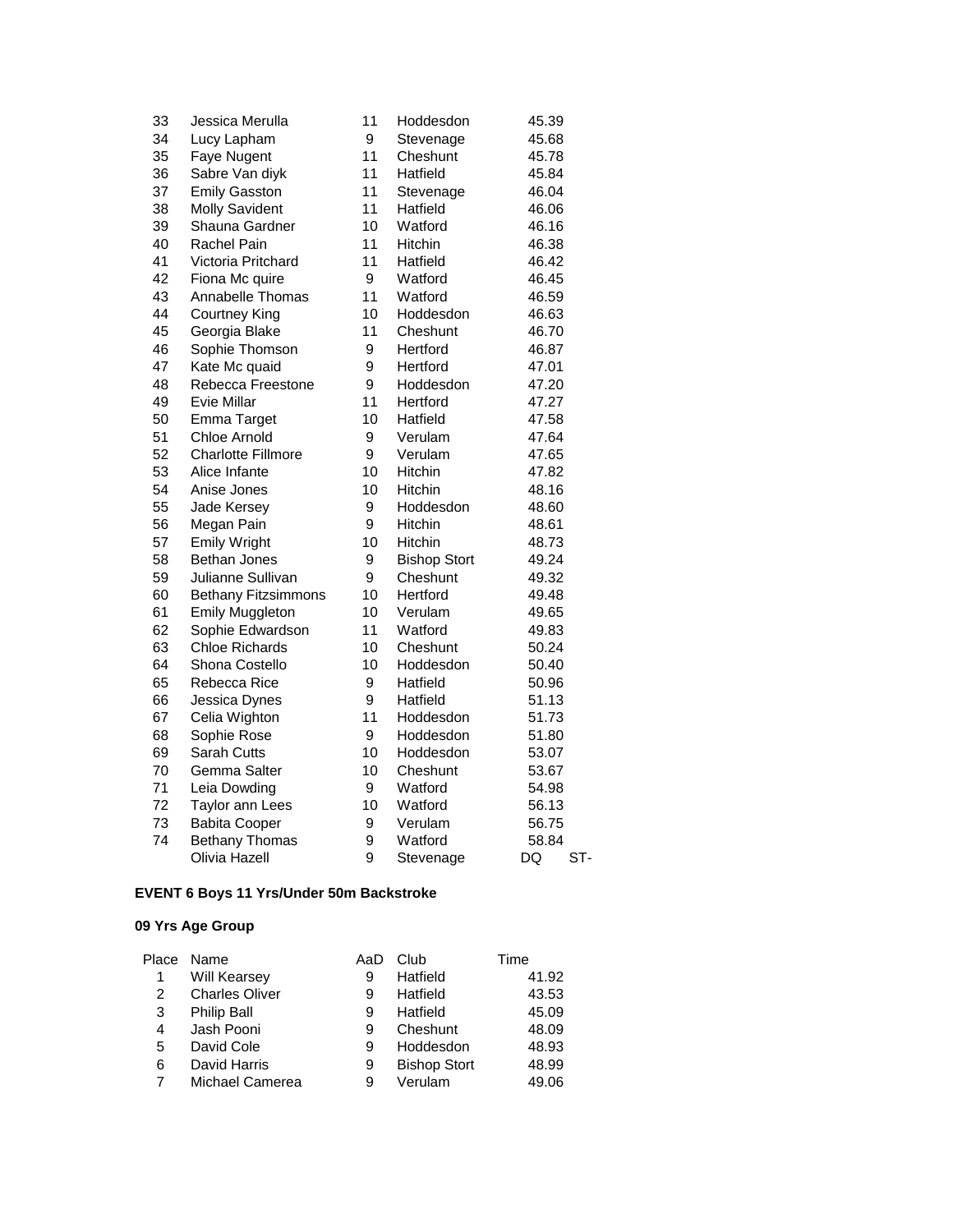| 8  | Joe Mc quaid           | 9 | Hertford            | 49.38 |
|----|------------------------|---|---------------------|-------|
| 9  | <b>Michael Waters</b>  | 9 | Hoddesdon           | 50.67 |
| 10 | <b>Matthew Day</b>     | 9 | Hoddesdon           | 51.01 |
| 11 | <b>Bradley Stewart</b> | 9 | Stevenage           | 51.43 |
| 12 | <b>Cameron Brickel</b> | 9 | <b>Bishop Stort</b> | 51.61 |
| 13 | <b>Andrew Burr</b>     | 9 | Hertford            | 52.30 |
| 14 | <b>Jay Andrews</b>     | 9 | Cheshunt            | 55.01 |
| 15 | Jordan Lee             | 9 | Cheshunt            | 55.43 |
| 16 | Scott King             | 9 | Hoddesdon           | 56.54 |
| 17 | Nathan Nabil           | 9 | Cheshunt            | 57.69 |

| Place | Name                  | AaD | Club           | Time  |
|-------|-----------------------|-----|----------------|-------|
| 1     | Martyn Walton         | 10  | Stevenage      | 38.18 |
| 2     | Nico Campbell         | 10  | Cheshunt       | 40.53 |
| 3     | Ranishka Kumarage     | 10  | Hatfield       | 41.85 |
| 4     | Samuel Longden        | 10  | Hatfield       | 43.16 |
| 5     | William Noble         | 10  | <b>Hitchin</b> | 46.01 |
| 6     | Jordan Icelli         | 10  | Hoddesdon      | 46.51 |
| 7     | Luke Plant            | 10  | Hertford       | 46.78 |
| 8     | Luke Broughal         | 10  | Hoddesdon      | 48.19 |
| 9     | <b>Callum Chivers</b> | 10  | <b>Hitchin</b> | 48.25 |
| 10    | Josh Clifford         | 10  | Hatfield       | 48.75 |
| 11    | Lewis Sills           | 10  | Watford        | 49.96 |
| 12    | Joshua Andrews        | 10  | Stevenage      | 50.50 |
| 13    | Adam Plant            | 10  | Hertford       | 52.44 |
| 14    | Alex Smith            | 10  | Hitchin        | 53.02 |
|       |                       |     |                |       |

# **11 Yrs Age Group**

| Place | Name                    | AaD | Club                | Time  |
|-------|-------------------------|-----|---------------------|-------|
| 1     | <b>Matthew Williams</b> | 11  | Cheshunt            | 38.89 |
| 2     | Liam Doonan             | 11  | Hatfield            | 39.13 |
| 3     | Sam Ditchfield          | 11  | Hertford            | 40.47 |
| 4     | Joseph Mileusnic        | 11  | Stevenage           | 40.60 |
| 5     | Luke Jones              | 11  | Hatfield            | 41.50 |
| 6     | <b>Bradley Slavinec</b> | 11  | <b>Bushey</b>       | 41.56 |
| 7     | Samuel Halston          | 11  | Hertford            | 41.60 |
| 8     | Sam Vessey              | 11  | Stevenage           | 43.08 |
| 9     | Lewis Hawkins           | 11  | Watford             | 44.13 |
| 10    | Matthew Aldous horne    | 11  | <b>Bishop Stort</b> | 45.73 |
| 11    | <b>Robert Funnell</b>   | 11  | Hertford            | 48.88 |
| 12    | Oliver Hooper           | 11  | <b>Hitchin</b>      | 49.31 |
| 13    | Kane Hagley king        | 11  | Hoddesdon           | 50.28 |
| 14    | <b>Thomas Hardy</b>     | 11  | Hitchin             | 50.60 |

|   | Place Name              | AaD | Club      | Time  |
|---|-------------------------|-----|-----------|-------|
|   | Martyn Walton           | 10  | Stevenage | 38.18 |
| 2 | <b>Matthew Williams</b> | 11  | Cheshunt  | 38.89 |
| 3 | Liam Doonan             | 11  | Hatfield  | 39.13 |
| 4 | Sam Ditchfield          | 11  | Hertford  | 40.47 |
| 5 | Nico Campbell           | 10  | Cheshunt  | 40.53 |
| 6 | Joseph Mileusnic        | 11  | Stevenage | 40.60 |
|   | Luke Jones              | 11  | Hatfield  | 41.50 |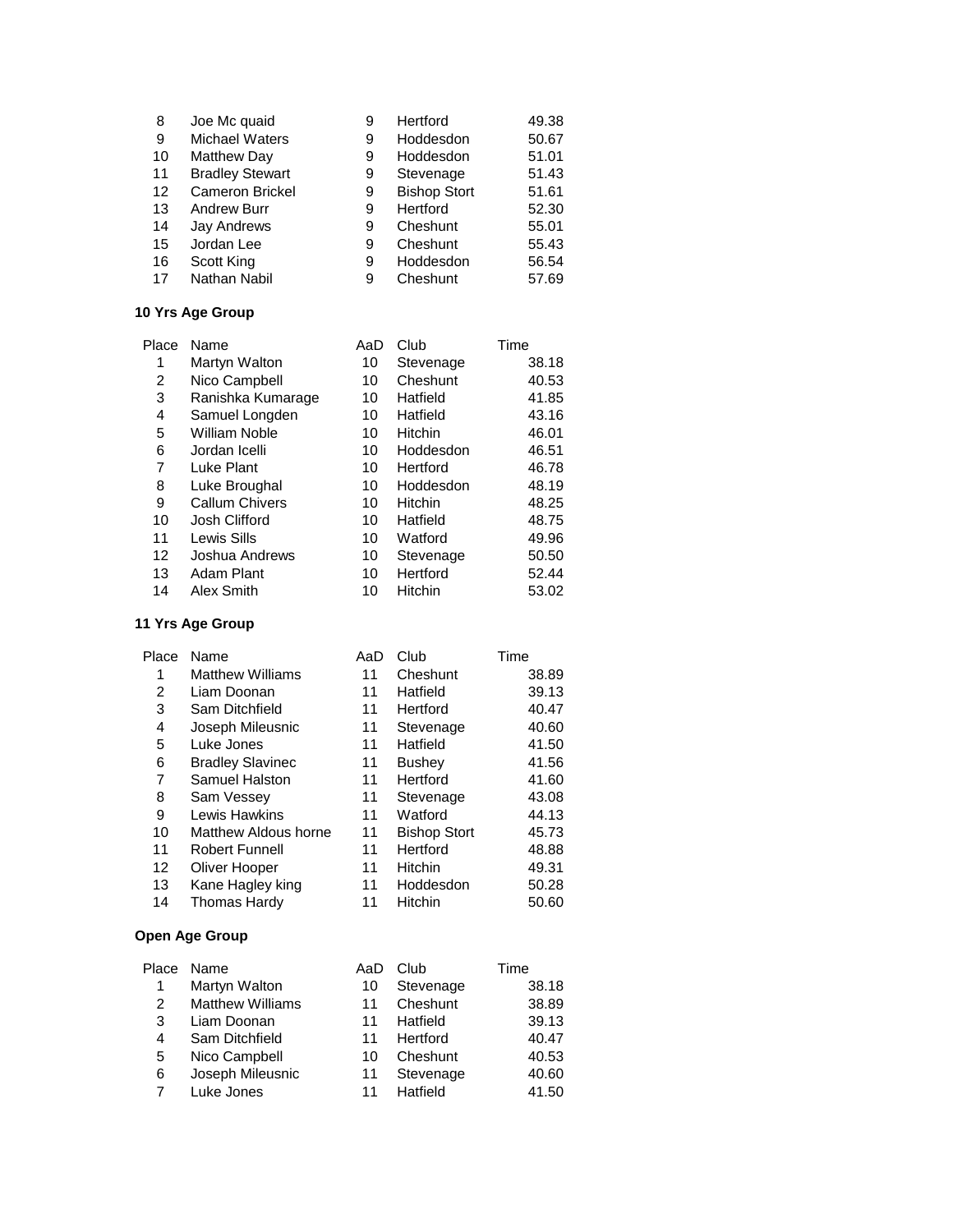| 8  | <b>Bradley Slavinec</b> | 11 | <b>Bushey</b>       | 41.56 |
|----|-------------------------|----|---------------------|-------|
| 9  | Samuel Halston          | 11 | Hertford            | 41.60 |
| 10 | Ranishka Kumarage       | 10 | Hatfield            | 41.85 |
| 11 | Will Kearsey            | 9  | Hatfield            | 41.92 |
| 12 | Sam Vessey              | 11 | Stevenage           | 43.08 |
| 13 | Samuel Longden          | 10 | Hatfield            | 43.16 |
| 14 | <b>Charles Oliver</b>   | 9  | Hatfield            | 43.53 |
| 15 | Lewis Hawkins           | 11 | Watford             | 44.13 |
| 16 | <b>Philip Ball</b>      | 9  | Hatfield            | 45.09 |
| 17 | Matthew Aldous horne    | 11 | <b>Bishop Stort</b> | 45.73 |
| 18 | <b>William Noble</b>    | 10 | Hitchin             | 46.01 |
| 19 | Jordan Icelli           | 10 | Hoddesdon           | 46.51 |
| 20 | Luke Plant              | 10 | Hertford            | 46.78 |
| 21 | Jash Pooni              | 9  | Cheshunt            | 48.09 |
| 22 | Luke Broughal           | 10 | Hoddesdon           | 48.19 |
| 23 | <b>Callum Chivers</b>   | 10 | Hitchin             | 48.25 |
| 24 | Josh Clifford           | 10 | Hatfield            | 48.75 |
| 25 | <b>Robert Funnell</b>   | 11 | Hertford            | 48.88 |
| 26 | David Cole              | 9  | Hoddesdon           | 48.93 |
| 27 | David Harris            | 9  | <b>Bishop Stort</b> | 48.99 |
| 28 | Michael Camerea         | 9  | Verulam             | 49.06 |
| 29 | Oliver Hooper           | 11 | Hitchin             | 49.31 |
| 30 | Joe Mc quaid            | 9  | Hertford            | 49.38 |
| 31 | Lewis Sills             | 10 | Watford             | 49.96 |
| 32 | Kane Hagley king        | 11 | Hoddesdon           | 50.28 |
| 33 | Joshua Andrews          | 10 | Stevenage           | 50.50 |
| 34 | <b>Thomas Hardy</b>     | 11 | <b>Hitchin</b>      | 50.60 |
| 35 | <b>Michael Waters</b>   | 9  | Hoddesdon           | 50.67 |
| 36 | <b>Matthew Day</b>      | 9  | Hoddesdon           | 51.01 |
| 37 | <b>Bradley Stewart</b>  | 9  | Stevenage           | 51.43 |
| 38 | <b>Cameron Brickel</b>  | 9  | <b>Bishop Stort</b> | 51.61 |
| 39 | <b>Andrew Burr</b>      | 9  | Hertford            | 52.30 |
| 40 | <b>Adam Plant</b>       | 10 | Hertford            | 52.44 |
| 41 | Alex Smith              | 10 | Hitchin             | 53.02 |
| 42 | <b>Jay Andrews</b>      | 9  | Cheshunt            | 55.01 |
| 43 | Jordan Lee              | 9  | Cheshunt            | 55.43 |
| 44 | Scott King              | 9  | Hoddesdon           | 56.54 |
| 45 | Nathan Nabil            | 9  | Cheshunt            | 57.69 |

## **EVENT 7 Girls 12 Yrs/Over 100m Breaststroke**

| Name                      | AaD | Club                | Time    |
|---------------------------|-----|---------------------|---------|
| Lydia Smith               | 12  | Hatfield            | 1:25.32 |
| Kathryn Burr              | 12  | Hertford            | 1:25.96 |
| <b>Charlotte Reid</b>     | 12  | Hitchin             | 1:26.92 |
| Emma Fisk                 | 12  | <b>Bishop Stort</b> | 1:32.03 |
| Jessica Waters            | 12  | Hoddesdon           | 1:32.89 |
| Keira Sullivan            | 12  | Cheshunt            | 1:36.96 |
| Alex King                 | 12  | Hoddesdon           | 1:43.38 |
| Madeleine Brooks          | 12  | Hatfield            | 1:47.49 |
| Millie Leonard            | 12  | Cheshunt            | 1:48.61 |
| Jodie Cox                 | 12  | Borehamwood         | 1:50.80 |
| Nicole King               | 12  | Hoddesdon           | 1:52.12 |
| <b>Madeleine Phillips</b> | 12  | Cheshunt            | 1:55.59 |
|                           |     |                     |         |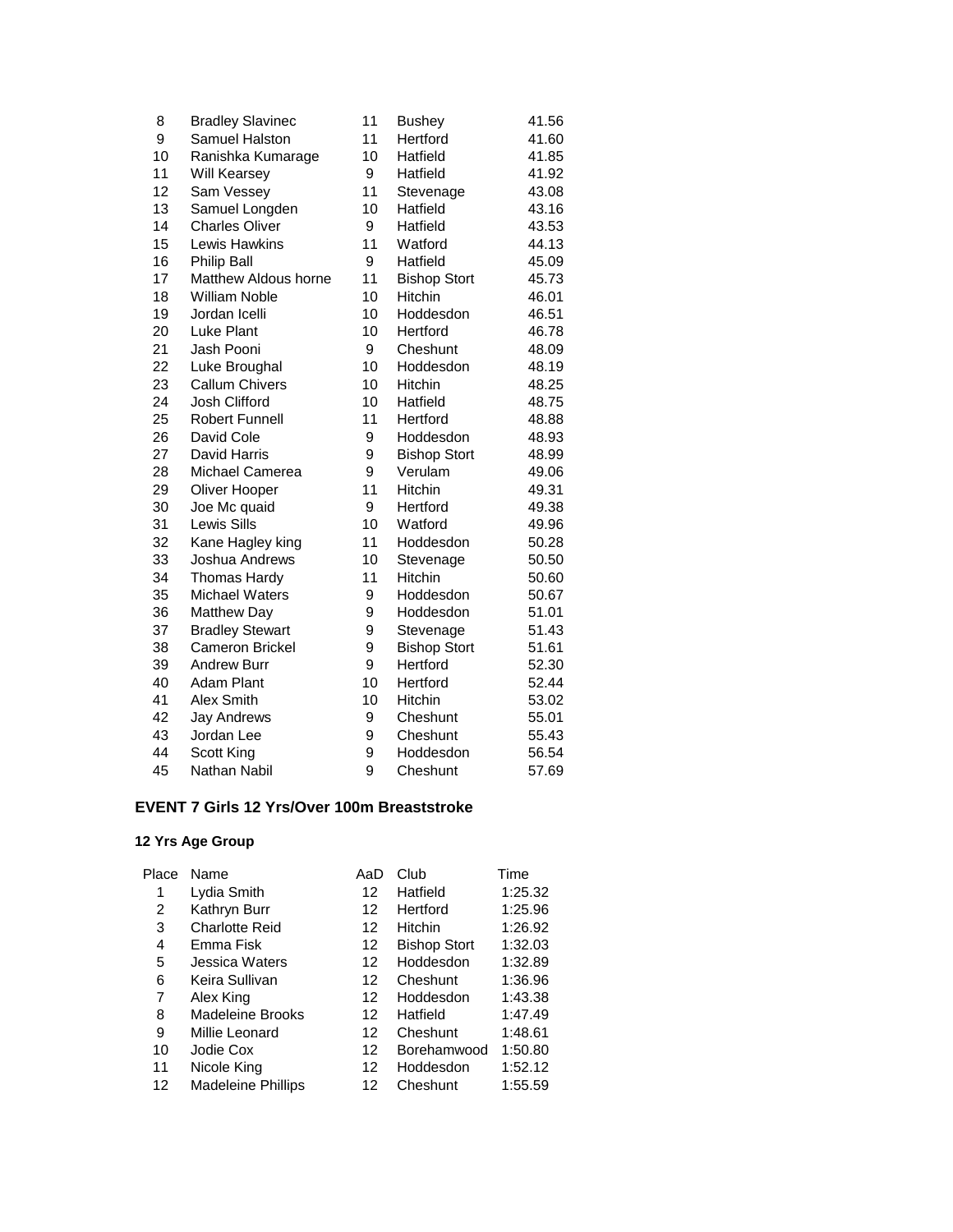| Beth King |  |
|-----------|--|
|-----------|--|

| Place | Name                 | AaD | Club               | Time    |
|-------|----------------------|-----|--------------------|---------|
| 1     | <b>Harriet Cook</b>  | 13  | Cheshunt           | 1:25.83 |
| 2     | <b>Emma Stewart</b>  | 13  | Stevenage          | 1:28.09 |
| 3     | Lucy Cracker         | 13  | Stevenage          | 1:32.02 |
| 4     | <b>Becky Everest</b> | 13  | <b>Bexley</b>      | 1:32.18 |
| 5     | Kerry Ranger         | 13  | Cheshunt           | 1:33.17 |
| 6     | <b>Heather Tysoe</b> | 13  | Watford            | 1:33.38 |
| 7     | Abby Livingstone     | 13  | Stevenage          | 1:33.78 |
| 8     | <b>Holly Gannon</b>  | 13  | Hoddesdon          | 1:34.56 |
| 9     | Lucy De rosa         | 13  | Hertford           | 1:38.58 |
| 10    | Camilla Camerea      | 13  | Verulam            | 1:39.29 |
| 11    | Rebecca Pritchard    | 13  | Hatfield           | 1:41.84 |
| 12    | Lucy Kearsey         | 13  | Hatfield           | 1:42.91 |
| 13    | Amy Hughes           | 13  | <b>Berkhamsted</b> | 1:50.44 |
| 14    | Laura Nicholson      | 13  | Hoddesdon          | 1:54.89 |

# **14 Yrs Age Group**

| Place | Name               | AaD | Club                | Time    |
|-------|--------------------|-----|---------------------|---------|
| 1     | Emma Warrington    | 14  | Hoddesdon           | 1:20.05 |
| 2     | Sarah Swindell     | 14  | Hatfield            | 1:20.28 |
| 3     | <b>Claire Fisk</b> | 14  | <b>Bishop Stort</b> | 1:29.33 |
| 4     | Saffron Ardren     | 14  | Hoddesdon           | 1:30.22 |
| 5     | Chelsea M kenzie   | 14  | <b>Hitchin</b>      | 1:33.97 |
| 6     | Neha Gohil         | 14  | Stevenage           | 1:38.80 |
| 7     | Amy O'donovan      | 14  | <b>Bishop Stort</b> | 1:38.93 |
|       |                    |     |                     |         |

# **15 Yrs/Over Age Group**

|           | Place Name                |    | AaD Club     | Time    |
|-----------|---------------------------|----|--------------|---------|
| $1 \quad$ | Louise Lowe               |    | 15 Verulam   | 1:23.06 |
| 2         | Katie Quinn               |    | 15 Hatfield  | 1:25.91 |
| 3         | Victoria Healey           | 15 | Verulam      | 1:30.03 |
| 4         | <b>Isobel Dunnicliffe</b> |    | 16 Stevenage | 1:35.82 |
|           |                           |    |              |         |

| Place | Name                  | AaD               | Club                | Time    |
|-------|-----------------------|-------------------|---------------------|---------|
| 1     | Emma Warrington       | 14                | Hoddesdon           | 1:20.05 |
| 2     | Sarah Swindell        | 14                | Hatfield            | 1:20.28 |
| 3     | Louise Lowe           | 15                | Verulam             | 1:23.06 |
| 4     | Lydia Smith           | $12 \overline{ }$ | Hatfield            | 1:25.32 |
| 5     | <b>Harriet Cook</b>   | 13                | Cheshunt            | 1:25.83 |
| 6     | <b>Katie Quinn</b>    | 15                | Hatfield            | 1:25.91 |
| 7     | Kathryn Burr          | 12                | Hertford            | 1:25.96 |
| 8     | <b>Charlotte Reid</b> | $12 \overline{ }$ | <b>Hitchin</b>      | 1:26.92 |
| 9     | Emma Stewart          | 13                | Stevenage           | 1:28.09 |
| 10    | <b>Claire Fisk</b>    | 14                | <b>Bishop Stort</b> | 1:29.33 |
| 11    | Victoria Healey       | 15                | Verulam             | 1:30.03 |
| 12    | Saffron Ardren        | 14                | Hoddesdon           | 1:30.22 |
| 13    | Lucy Cracker          | 13                | Stevenage           | 1:32.02 |
| 14    | Emma Fisk             | 12                | <b>Bishop Stort</b> | 1:32.03 |
| 15    | <b>Becky Everest</b>  | 13                | Bexley              | 1:32.18 |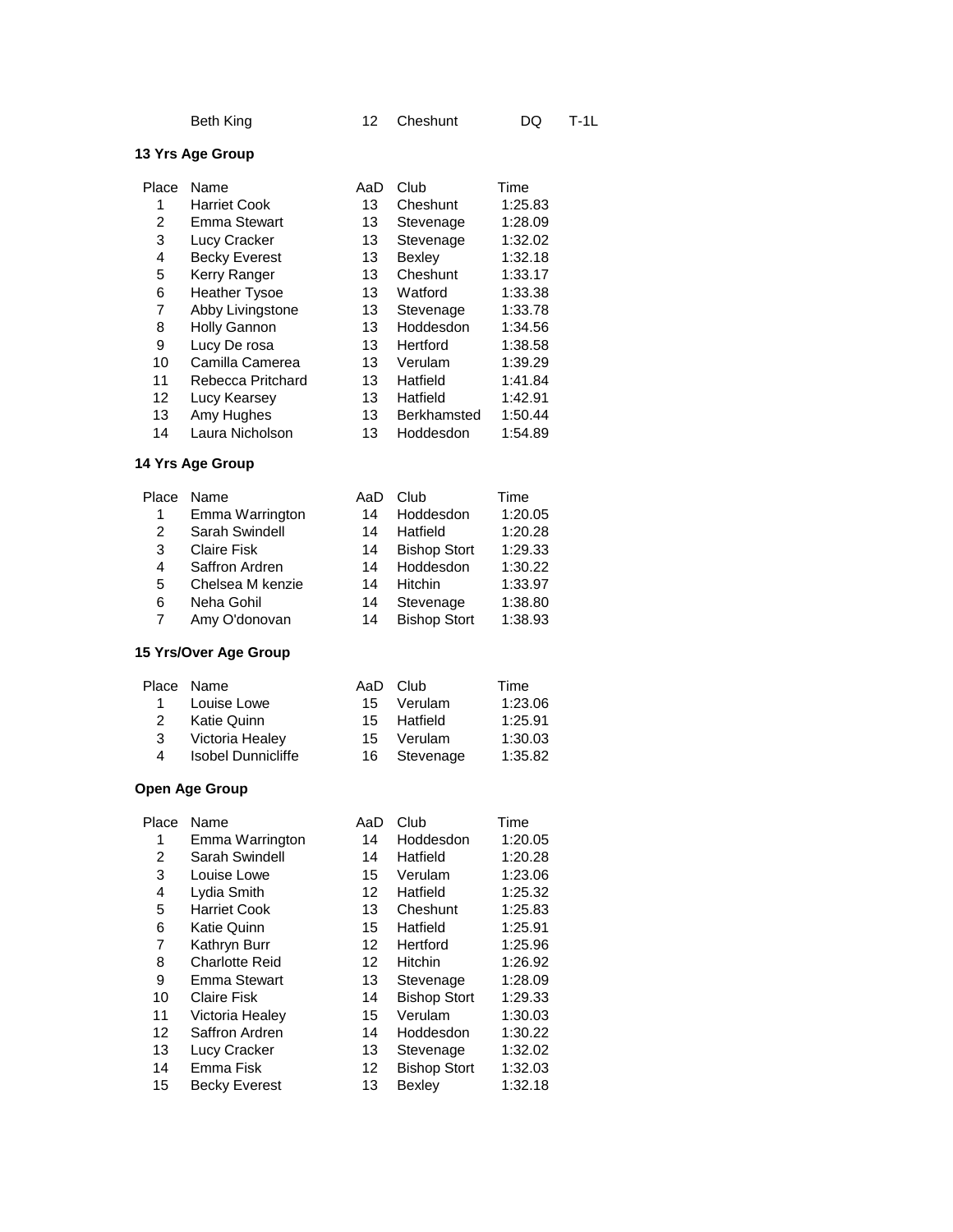|                           | 12                              | Hoddesdon           | 1:32.89 |        |
|---------------------------|---------------------------------|---------------------|---------|--------|
| Kerry Ranger              | 13                              | Cheshunt            | 1:33.17 |        |
| <b>Heather Tysoe</b>      | 13                              | Watford             | 1:33.38 |        |
| Abby Livingstone          | 13                              | Stevenage           | 1:33.78 |        |
| Chelsea M kenzie          | 14                              | <b>Hitchin</b>      | 1:33.97 |        |
| <b>Holly Gannon</b>       | 13                              | Hoddesdon           | 1:34.56 |        |
| <b>Isobel Dunnicliffe</b> | 16                              | Stevenage           | 1:35.82 |        |
| Keira Sullivan            | 12 <sup>1</sup>                 | Cheshunt            | 1:36.96 |        |
| Lucy De rosa              | 13                              | Hertford            | 1:38.58 |        |
| Neha Gohil                | 14                              | Stevenage           | 1:38.80 |        |
|                           | 14                              | <b>Bishop Stort</b> | 1:38.93 |        |
| Camilla Camerea           | 13                              | Verulam             | 1:39.29 |        |
| Rebecca Pritchard         | 13                              | Hatfield            | 1:41.84 |        |
| Lucy Kearsey              | 13                              | Hatfield            | 1:42.91 |        |
| Alex King                 | 12                              | Hoddesdon           | 1:43.38 |        |
| Madeleine Brooks          | 12 <sup>12</sup>                | Hatfield            | 1:47.49 |        |
| Millie Leonard            | 12                              | Cheshunt            | 1:48.61 |        |
| Amy Hughes                | 13                              | Berkhamsted         | 1:50.44 |        |
| Jodie Cox                 | 12                              | Borehamwood         | 1:50.80 |        |
| Nicole King               | 12                              | Hoddesdon           | 1:52.12 |        |
| Laura Nicholson           | 13                              | Hoddesdon           | 1:54.89 |        |
| <b>Madeleine Phillips</b> | 12                              | Cheshunt            | 1:55.59 |        |
| Beth King                 | 12                              | Cheshunt            | DQ      | $T-1L$ |
|                           | Jessica Waters<br>Amy O'donovan |                     |         |        |

# **EVENT 8 Boys 12 Yrs/Over 100m Breaststroke**

# **12 Yrs Age Group**

| Place | Name                    | AaD               | Club                | Time    |     |
|-------|-------------------------|-------------------|---------------------|---------|-----|
| 1     | Thomas Worbey           | $12 \overline{ }$ | Hatfield            | 1:33.82 |     |
| 2     | Jack Jarrett            | 12                | Stevenage           | 1:37.32 |     |
| 3     | Luke Ames               | 12                | Stevenage           | 1:41.37 |     |
|       | 13 Yrs Age Group        |                   |                     |         |     |
| Place | Name                    | AaD               | Club                | Time    |     |
| 1     | Luke Target             | 13                | Hatfield            | 1:19.82 |     |
| 2     | Jake Robinson           | 13                | Stevenage           | 1:22.82 |     |
| 3     | Jack Noble              | 13                | <b>Hitchin</b>      | 1:25.82 |     |
| 4     | Jed Ardren              | 13                | Hoddesdon           | 1:26.17 |     |
| 5     | Michael Burman          | 13                | <b>Bishop Stort</b> | 1:29.30 |     |
| 6     | <b>Ben Cotton</b>       | 13                | <b>Hitchin</b>      | 1:38.75 |     |
|       | <b>Matthew Harris</b>   | 13                | Cheshunt            | DQ      | ST- |
|       | <b>14 Yrs Age Group</b> |                   |                     |         |     |
|       |                         |                   |                     |         |     |

| Place | Name                  | AaD | Club                | Time    |
|-------|-----------------------|-----|---------------------|---------|
|       | <b>Andrew Sewell</b>  | 14  | <b>Bushey</b>       | 1:22.92 |
| 2     | Mitchell Holmes       | 14  | Hoddesdon           | 1:25.76 |
| 3     | Joseph Mallon         | 14  | Stevenage           | 1:27.53 |
| 4     | <b>Tom Marshland</b>  | 14  | Stevenage           | 1:30.15 |
| 5     | Lewis Childs          | 14  | Verulam             | 1:32.51 |
| 6     | <b>Matthew Barton</b> | 14  | <b>Bishop Stort</b> | 1:33.17 |
|       |                       |     |                     |         |

### **15 Yrs/Over Age Group**

| Place Name | AaD Club | Time |
|------------|----------|------|
|------------|----------|------|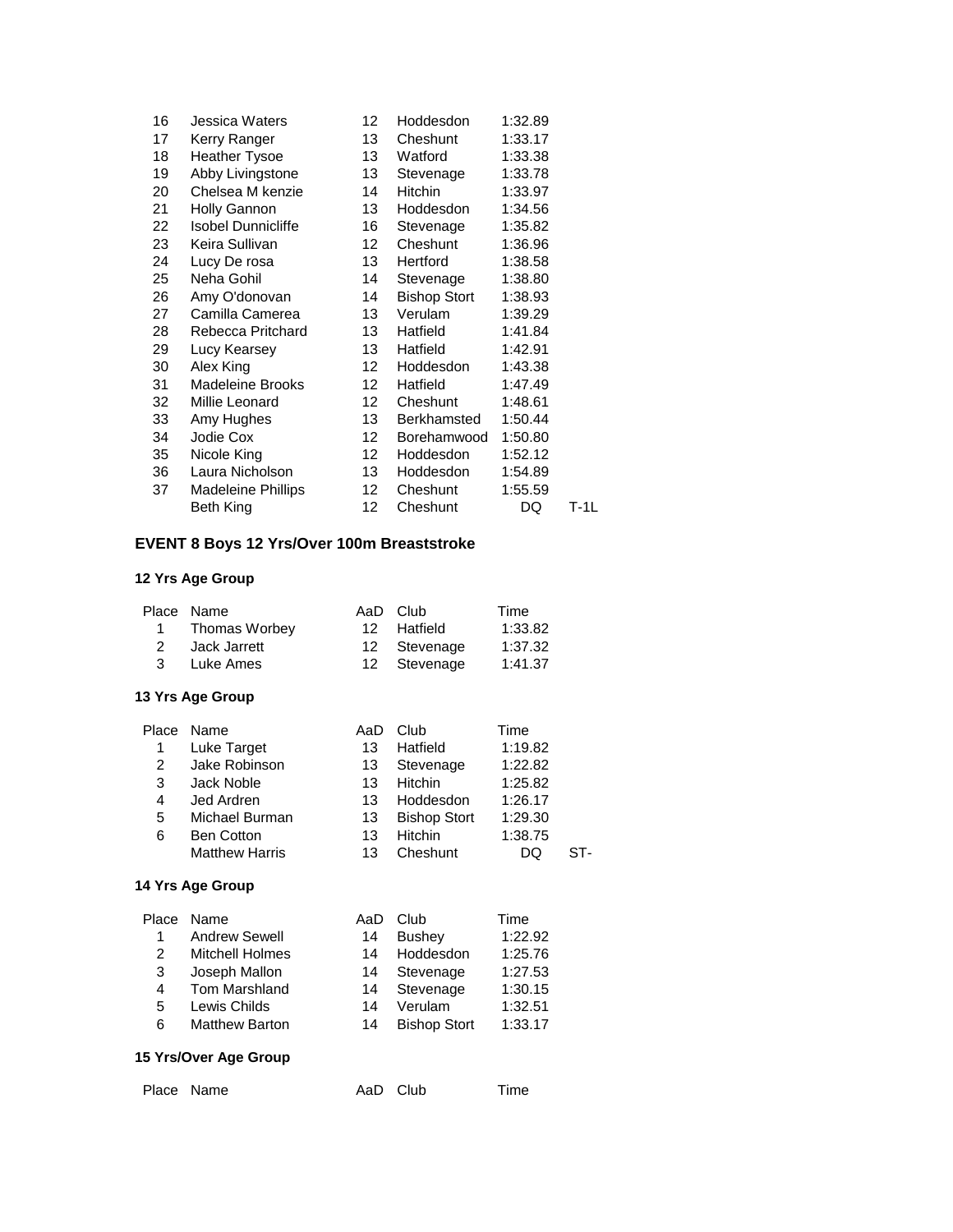|   | <b>Richard Molloy</b> | 17 | <b>Bishop Stort</b> | 1:14.13 |         |
|---|-----------------------|----|---------------------|---------|---------|
| 2 | Dayne Lunn            | 17 | Cheshunt            | 1:22.38 |         |
| 3 | Ben King              | 15 | Cheshunt            | 1:23.07 |         |
| 4 | <b>Philip Lockett</b> | 16 | Bushey              | 1:30.95 |         |
|   | <b>Tobias Hodges</b>  | 15 | <b>Bishop Stort</b> | DQ      | $ST-1L$ |
|   | Shaun Dempsey         | 15 | Stevenage           | DQ      | $ST-1L$ |

| Place | Name                   | AaD             | Club                | Time    |       |
|-------|------------------------|-----------------|---------------------|---------|-------|
| 1     | <b>Richard Molloy</b>  | 17              | <b>Bishop Stort</b> | 1:14.13 |       |
| 2     | Luke Target            | 13              | Hatfield            | 1:19.82 |       |
| 3     | Dayne Lunn             | 17 <sup>2</sup> | Cheshunt            | 1:22.38 |       |
| 4     | Jake Robinson          | 13              | Stevenage           | 1:22.82 |       |
| 5     | <b>Andrew Sewell</b>   | 14              | <b>Bushey</b>       | 1:22.92 |       |
| 6     | Ben King               | 15              | Cheshunt            | 1:23.07 |       |
| 7     | <b>Mitchell Holmes</b> | 14              | Hoddesdon           | 1:25.76 |       |
| 8     | Jack Noble             | 13              | Hitchin             | 1:25.82 |       |
| 9     | Jed Ardren             | 13              | Hoddesdon           | 1:26.17 |       |
| 10    | Joseph Mallon          | 14              | Stevenage           | 1:27.53 |       |
| 11    | Michael Burman         | 13              | <b>Bishop Stort</b> | 1:29.30 |       |
| 12    | Tom Marshland          | 14              | Stevenage           | 1:30.15 |       |
| 13    | <b>Philip Lockett</b>  | 16              | <b>Bushey</b>       | 1:30.95 |       |
| 14    | Lewis Childs           | 14              | Verulam             | 1:32.51 |       |
| 15    | <b>Matthew Barton</b>  | 14              | <b>Bishop Stort</b> | 1:33.17 |       |
| 16    | Thomas Worbey          | 12 <sup>°</sup> | Hatfield            | 1:33.82 |       |
| 17    | Jack Jarrett           | 12              | Stevenage           | 1:37.32 |       |
| 18    | <b>Ben Cotton</b>      | 13              | Hitchin             | 1:38.75 |       |
| 19    | Luke Ames              | 12              | Stevenage           | 1:41.37 |       |
|       | <b>Matthew Harris</b>  | 13              | Cheshunt            | DQ      | ST-   |
|       | Tobias Hodges          | 15              | <b>Bishop Stort</b> | DQ      | ST-1L |
|       | Shaun Dempsey          | 15              | Stevenage           | DQ      | ST-1L |
|       |                        |                 |                     |         |       |

# **EVENT 9 Girls 11 Yrs/Under 50m Freestyle**

| Place | Name                      | AaD | Club                | Time  |
|-------|---------------------------|-----|---------------------|-------|
|       | Gemma Swindell            | 9   | Hatfield            | 35.34 |
| 2     | Sophie Thomson            | 9   | Hertford            | 38.61 |
| 3     | Olivia Hazell             | 9   | Stevenage           | 39.39 |
| 4     | Katie Smith               | 9   | Hatfield            | 39.50 |
| 5     | <b>Charlotte Fillmore</b> | 9   | Verulam             | 40.08 |
| 6     | Lucy Lapham               | 9   | Stevenage           | 40.15 |
| 7     | Rebecca Freestone         | 9   | Hoddesdon           | 40.25 |
| 8     | Julianne Sullivan         | 9   | Cheshunt            | 40.57 |
| 9     | Chloe Arnold              | 9   | Verulam             | 41.47 |
| 10    | <b>Elizabeth Barcroft</b> | 9   | Hatfield            | 42.06 |
| 11    | Jeanine Stephenson        | 9   | Hertford            | 42.18 |
| 12    | Kate Mc quaid             | 9   | Hertford            | 42.43 |
| 13    | Jessica Dynes             | 9   | Hatfield            | 42.58 |
| 14    | Megan Pain                | 9   | <b>Hitchin</b>      | 42.80 |
| 15    | Bethan Jones              | 9   | <b>Bishop Stort</b> | 42.99 |
| 16    | Rebecca Rice              | 9   | Hatfield            | 43.19 |
| 17    | Fiona Mc quire            | 9   | Watford             | 43.67 |
| 18    | Georgina Fisher           | 9   | Hoddesdon           | 44.22 |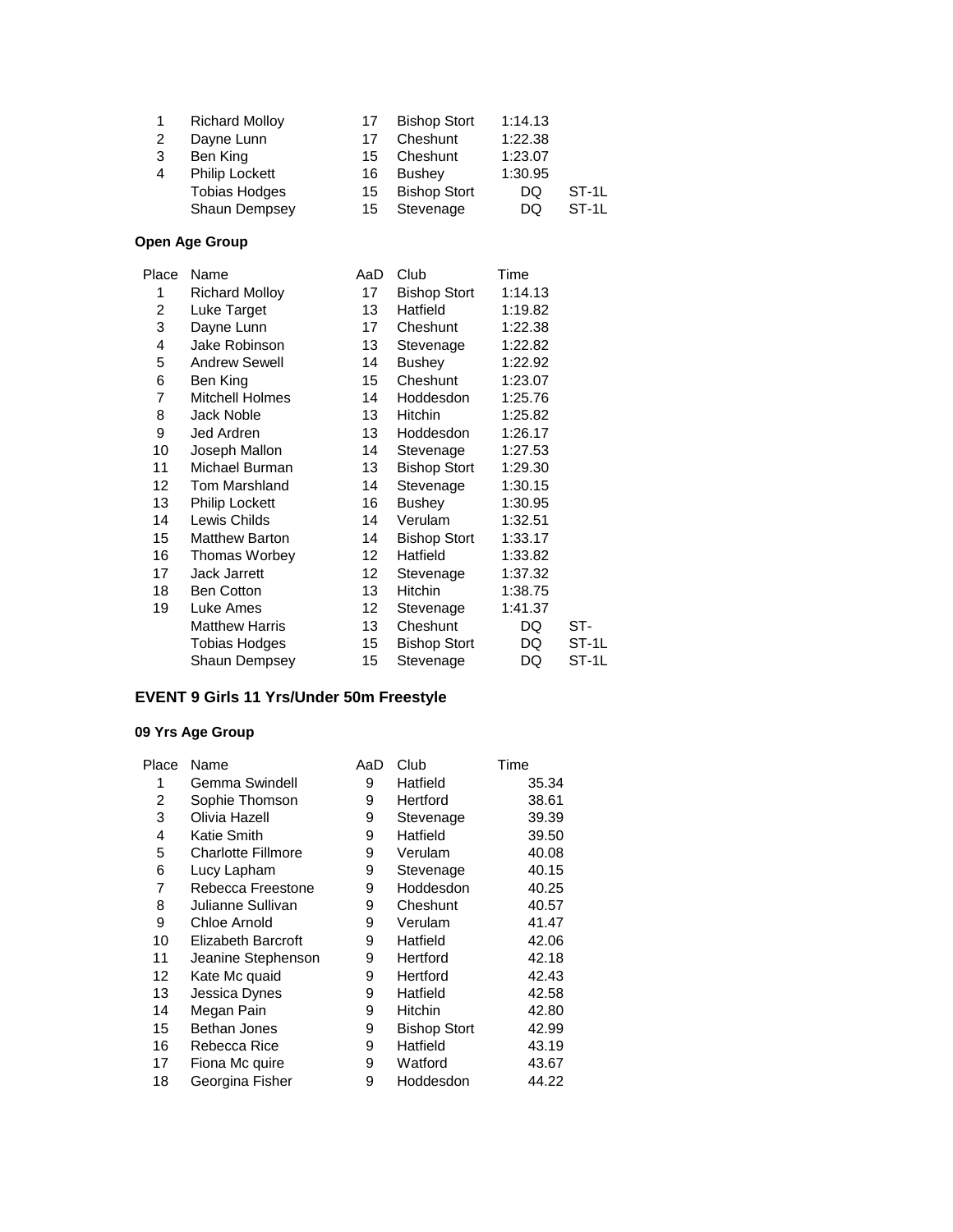| 19 | Jade Kersey              |   | Hoddesdon | 44.76 |
|----|--------------------------|---|-----------|-------|
| 20 | Wade Evans               | 9 | Cheshunt  | 45.62 |
| 21 | <b>Babita Cooper</b>     | 9 | Verulam   | 46.41 |
| 22 | Sophie Rose              | 9 | Hoddesdon | 47.51 |
| 23 | Bethany Thomas           | 9 | Watford   | 48.93 |
| 24 | Leia Dowding             | 9 | Watford   | 54.26 |
| 25 | <b>Billie Willicombe</b> |   | Cheshunt  | 59.73 |

| Place | Name                       | AaD | Club      | Time  |
|-------|----------------------------|-----|-----------|-------|
| 1     | <b>Charlotte Ballard</b>   | 10  | Hatfield  | 34.83 |
| 2     | Lily West                  | 10  | Stevenage | 35.87 |
| 3     | Kirsty Hamshere            | 10  | Stevenage | 36.15 |
| 4     | <b>Megan Nation</b>        | 10  | Stevenage | 36.88 |
| 5     | Abby Smith                 | 10  | Cheshunt  | 37.02 |
| 6     | Hayley Warrington          | 10  | Hoddesdon | 37.27 |
| 7     | Charlotte Longden          | 10  | Hatfield  | 38.03 |
| 8     | Danielle Murphy            | 10  | Stevenage | 38.27 |
| 9     | Anise Jones                | 10  | Hitchin   | 38.47 |
| 10    | Emma Target                | 10  | Hatfield  | 38.78 |
| 11    | Sydney Crouch              | 10  | Hoddesdon | 38.92 |
| 12    | Shona Costello             | 10  | Hoddesdon | 39.43 |
| 13    | Aimi De rosa               | 10  | Hertford  | 39.57 |
| 14    | <b>Chloe Richards</b>      | 10  | Cheshunt  | 41.29 |
| 15    | Francesca Bannon           | 10  | Hoddesdon | 41.45 |
| 16    | Alice Infante              | 10  | Hitchin   | 41.84 |
| 17    | Sarah Cutts                | 10  | Hoddesdon | 43.00 |
| 18    | <b>Bethany Fitzsimmons</b> | 10  | Hertford  | 43.08 |
| 19    | <b>Emily Muggleton</b>     | 10  | Verulam   | 43.11 |
| 20    | Shauna Gardner             | 10  | Watford   | 44.55 |
| 21    | Gemma Salter               | 10  | Cheshunt  | 45.77 |
| 22    | <b>Emily Wright</b>        | 10  | Hitchin   | 46.07 |
| 23    | Taylor ann Lees            | 10  | Watford   | 48.71 |
| 24    | <b>Claire Quinn</b>        | 10  | Hoddesdon | 51.74 |

| Place | Name                    | AaD | Club                | Time  |
|-------|-------------------------|-----|---------------------|-------|
| 1     | Sian Lockett            | 11  | Hatfield            | 30.92 |
| 2     | <b>Ashley Ransome</b>   | 11  | Hertford            | 31.97 |
| 3     | India Hammond           | 11  | Hatfield            | 33.73 |
| 4     | <b>Molly Ewins</b>      | 11  | Stevenage           | 34.03 |
| 5     | Rebecca Suzan           | 11  | Hoddesdon           | 34.49 |
| 6     | Katie Mc garry          | 11  | <b>Bishop Stort</b> | 34.92 |
| 7     | Georgia Hazell          | 11  | Stevenage           | 34.94 |
| 8     | Alice Garnier           | 11  | <b>Bushey</b>       | 35.14 |
| 9     | Kirstin Meikle          | 11  | Hoddesdon           | 36.13 |
| 10    | Madeleine Churchman     | 11  | <b>Hitchin</b>      | 36.26 |
| 11    | Gemma Shipway           | 11  | Cheshunt            | 36.52 |
| 12    | <b>Elizabeth Healey</b> | 11  | Verulam             | 36.57 |
| 13    | Molly Mc kenzie         | 11  | Hitchin             | 37.06 |
| 14    | <b>Kerry Holt</b>       | 11  | Borehamwood         | 37.13 |
| 15    | Zoe Hague               | 11  | Hitchin             | 37.23 |
| 16    | Katie Armitage          | 11  | <b>Bushey</b>       | 37.34 |
| 17    | Mary Gough              | 11  | Hertford            | 37.46 |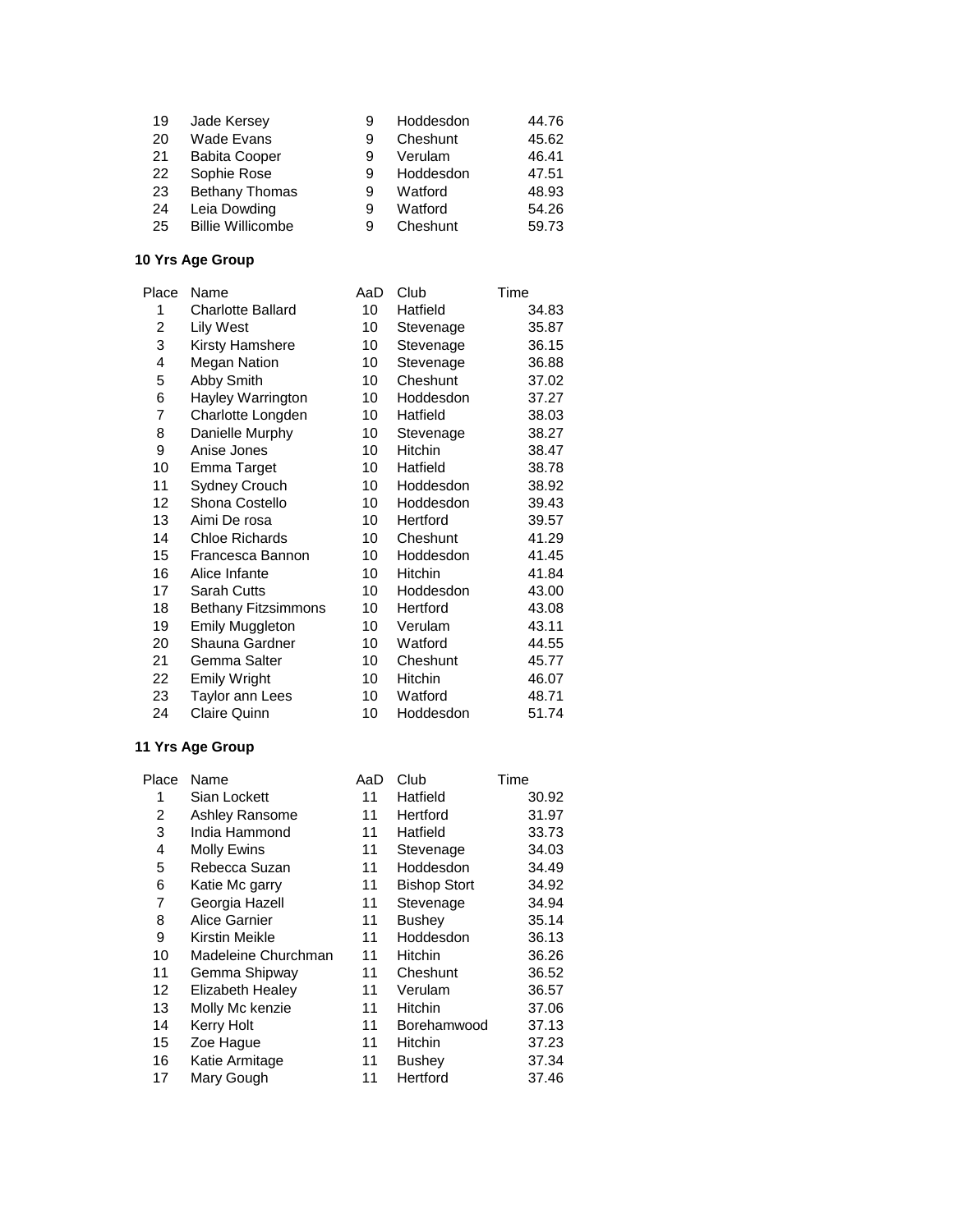| 18 | Faye Nugent           | 11 | Cheshunt       | 37.64 |
|----|-----------------------|----|----------------|-------|
| 19 | <b>Shelley Hyde</b>   | 11 | Hertford       | 37.72 |
| 20 | Georgia Blake         | 11 | Cheshunt       | 37.77 |
| 21 | <b>Emily Gasston</b>  | 11 | Stevenage      | 38.27 |
| 22 | Rachel Pain           | 11 | <b>Hitchin</b> | 38.51 |
| 23 | Jessica Merulla       | 11 | Hoddesdon      | 38.57 |
| 24 | Imogen Bell           | 11 | Hoddesdon      | 38.87 |
| 25 | Annabelle Thomas      | 11 | Watford        | 38.91 |
| 26 | <b>Molly Savident</b> | 11 | Hatfield       | 39.19 |
| 27 | Sabre Van diyk        | 11 | Hatfield       | 39.25 |
| 28 | Victoria Pritchard    | 11 | Hatfield       | 39.45 |
| 29 | Alice Gatenby         | 11 | Verulam        | 39.73 |
| 30 | Evie Millar           | 11 | Hertford       | 39.76 |
| 31 | Lara Nugent           | 11 | Cheshunt       | 40.45 |
| 32 | Celia Wighton         | 11 | Hoddesdon      | 41.68 |
| 33 | Sian Nugent           | 11 | Cheshunt       | 42.15 |
| 34 | Sophie Edwardson      | 11 | Watford        | 44.93 |

| Place                   | Name                     | AaD | Club                | Time  |
|-------------------------|--------------------------|-----|---------------------|-------|
| 1                       | Sian Lockett             | 11  | Hatfield            | 30.92 |
| $\overline{\mathbf{c}}$ | Ashley Ransome           | 11  | Hertford            | 31.97 |
| 3                       | India Hammond            | 11  | Hatfield            | 33.73 |
| 4                       | <b>Molly Ewins</b>       | 11  | Stevenage           | 34.03 |
| 5                       | Rebecca Suzan            | 11  | Hoddesdon           | 34.49 |
| 6                       | <b>Charlotte Ballard</b> | 10  | Hatfield            | 34.83 |
| 7                       | Katie Mc garry           | 11  | <b>Bishop Stort</b> | 34.92 |
| 8                       | Georgia Hazell           | 11  | Stevenage           | 34.94 |
| 9                       | <b>Alice Garnier</b>     | 11  | <b>Bushey</b>       | 35.14 |
| 10                      | Gemma Swindell           | 9   | Hatfield            | 35.34 |
| 11                      | <b>Lily West</b>         | 10  | Stevenage           | 35.87 |
| 12                      | <b>Kirstin Meikle</b>    | 11  | Hoddesdon           | 36.13 |
| 13                      | Kirsty Hamshere          | 10  | Stevenage           | 36.15 |
| 14                      | Madeleine Churchman      | 11  | <b>Hitchin</b>      | 36.26 |
| 15                      | Gemma Shipway            | 11  | Cheshunt            | 36.52 |
| 16                      | Elizabeth Healey         | 11  | Verulam             | 36.57 |
| 17                      | <b>Megan Nation</b>      | 10  | Stevenage           | 36.88 |
| 18                      | Abby Smith               | 10  | Cheshunt            | 37.02 |
| 19                      | Molly Mc kenzie          | 11  | Hitchin             | 37.06 |
| 20                      | <b>Kerry Holt</b>        | 11  | Borehamwood         | 37.13 |
| 21                      | Zoe Hague                | 11  | <b>Hitchin</b>      | 37.23 |
| 22                      | Hayley Warrington        | 10  | Hoddesdon           | 37.27 |
| 23                      | Katie Armitage           | 11  | <b>Bushey</b>       | 37.34 |
| 24                      | Mary Gough               | 11  | Hertford            | 37.46 |
| 25                      | Faye Nugent              | 11  | Cheshunt            | 37.64 |
| 26                      | Shelley Hyde             | 11  | Hertford            | 37.72 |
| 27                      | Georgia Blake            | 11  | Cheshunt            | 37.77 |
| 28                      | Charlotte Longden        | 10  | Hatfield            | 38.03 |
| 29                      | <b>Emily Gasston</b>     | 11  | Stevenage           | 38.27 |
| 29                      | Danielle Murphy          | 10  | Stevenage           | 38.27 |
| 31                      | Anise Jones              | 10  | <b>Hitchin</b>      | 38.47 |
| 32                      | Rachel Pain              | 11  | <b>Hitchin</b>      | 38.51 |
| 33                      | Jessica Merulla          | 11  | Hoddesdon           | 38.57 |
| 34                      | Sophie Thomson           | 9   | Hertford            | 38.61 |
| 35                      | Emma Target              | 10  | Hatfield            | 38.78 |
|                         |                          |     |                     |       |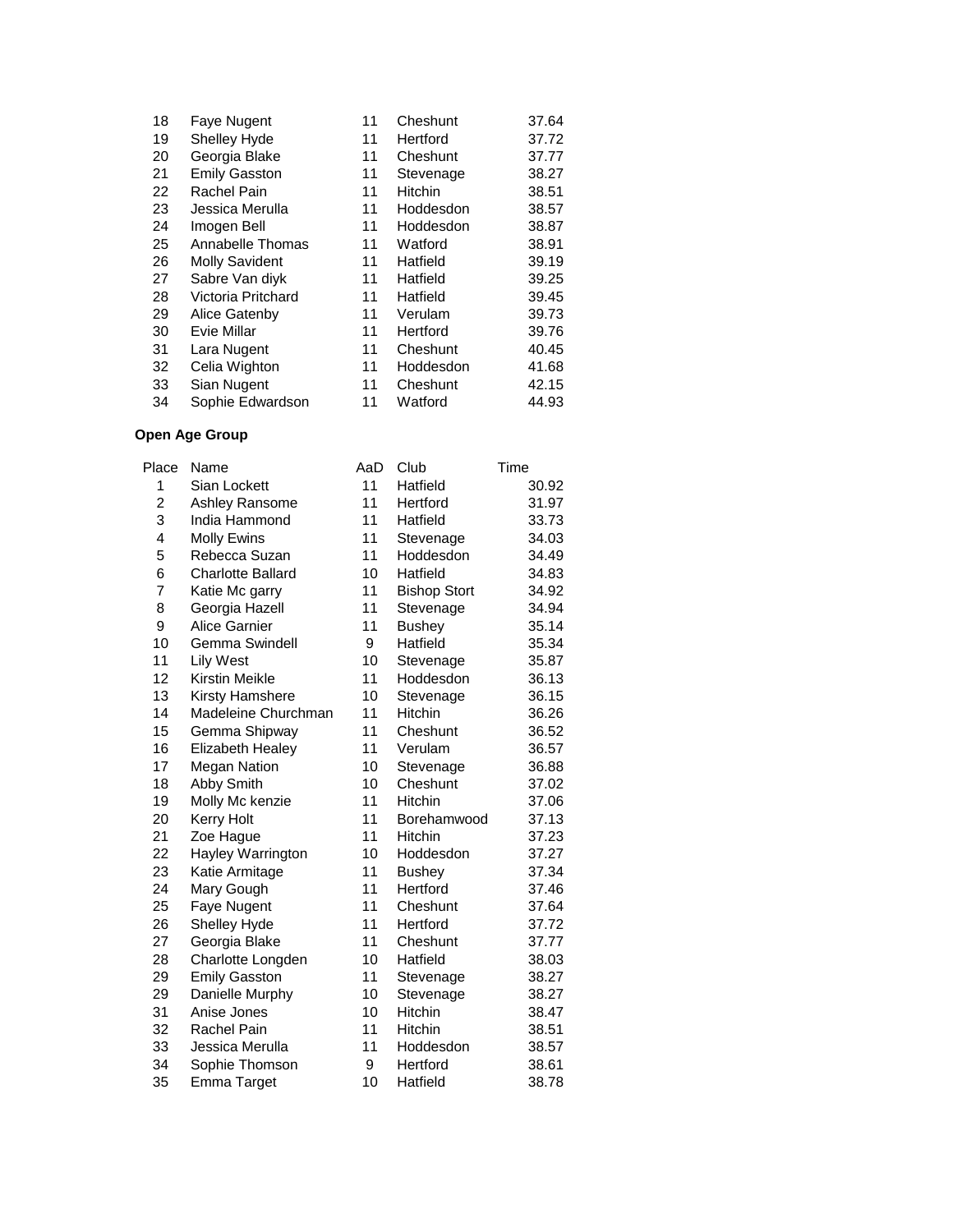| 36 | Imogen Bell                | 11 | Hoddesdon           | 38.87 |
|----|----------------------------|----|---------------------|-------|
| 37 | Annabelle Thomas           | 11 | Watford             | 38.91 |
| 38 | <b>Sydney Crouch</b>       | 10 | Hoddesdon           | 38.92 |
| 39 | <b>Molly Savident</b>      | 11 | Hatfield            | 39.19 |
| 40 | Sabre Van diyk             | 11 | Hatfield            | 39.25 |
| 41 | Olivia Hazell              | 9  | Stevenage           | 39.39 |
| 42 | Shona Costello             | 10 | Hoddesdon           | 39.43 |
| 43 | Victoria Pritchard         | 11 | Hatfield            | 39.45 |
| 44 | Katie Smith                | 9  | Hatfield            | 39.50 |
| 45 | Aimi De rosa               | 10 | Hertford            | 39.57 |
| 46 | Alice Gatenby              | 11 | Verulam             | 39.73 |
| 47 | <b>Evie Millar</b>         | 11 | Hertford            | 39.76 |
| 48 | <b>Charlotte Fillmore</b>  | 9  | Verulam             | 40.08 |
| 49 | Lucy Lapham                | 9  | Stevenage           | 40.15 |
| 50 | Rebecca Freestone          | 9  | Hoddesdon           | 40.25 |
| 51 | Lara Nugent                | 11 | Cheshunt            | 40.45 |
| 52 | Julianne Sullivan          | 9  | Cheshunt            | 40.57 |
| 53 | <b>Chloe Richards</b>      | 10 | Cheshunt            | 41.29 |
| 54 | Francesca Bannon           | 10 | Hoddesdon           | 41.45 |
| 55 | Chloe Arnold               | 9  | Verulam             | 41.47 |
| 56 | Celia Wighton              | 11 | Hoddesdon           | 41.68 |
| 57 | Alice Infante              | 10 | Hitchin             | 41.84 |
| 58 | <b>Elizabeth Barcroft</b>  | 9  | Hatfield            | 42.06 |
| 59 | Sian Nugent                | 11 | Cheshunt            | 42.15 |
| 60 | Jeanine Stephenson         | 9  | Hertford            | 42.18 |
| 61 | Kate Mc quaid              | 9  | Hertford            | 42.43 |
| 62 | Jessica Dynes              | 9  | Hatfield            | 42.58 |
| 63 | Megan Pain                 | 9  | Hitchin             | 42.80 |
| 64 | <b>Bethan Jones</b>        | 9  | <b>Bishop Stort</b> | 42.99 |
| 65 | <b>Sarah Cutts</b>         | 10 | Hoddesdon           | 43.00 |
| 66 | <b>Bethany Fitzsimmons</b> | 10 | Hertford            | 43.08 |
| 67 | <b>Emily Muggleton</b>     | 10 | Verulam             | 43.11 |
| 68 | Rebecca Rice               | 9  | Hatfield            | 43.19 |
| 69 | Fiona Mc quire             | 9  | Watford             | 43.67 |
| 70 | Georgina Fisher            | 9  | Hoddesdon           | 44.22 |
| 71 | Shauna Gardner             | 10 | Watford             | 44.55 |
| 72 | Jade Kersey                | 9  | Hoddesdon           | 44.76 |
| 73 | Sophie Edwardson           | 11 | Watford             | 44.93 |
| 74 | <b>Wade Evans</b>          | 9  | Cheshunt            | 45.62 |
| 75 | Gemma Salter               | 10 | Cheshunt            | 45.77 |
| 76 | <b>Emily Wright</b>        | 10 | Hitchin             | 46.07 |
| 77 | <b>Babita Cooper</b>       | 9  | Verulam             | 46.41 |
| 78 | Sophie Rose                | 9  | Hoddesdon           | 47.51 |
| 79 | Taylor ann Lees            | 10 | Watford             | 48.71 |
| 80 | <b>Bethany Thomas</b>      | 9  | Watford             | 48.93 |
| 81 | <b>Claire Quinn</b>        | 10 | Hoddesdon           | 51.74 |
| 82 | Leia Dowding               | 9  | Watford             | 54.26 |
| 83 | <b>Billie Willicombe</b>   | 9  | Cheshunt            | 59.73 |

# **EVENT 10 Boys 11 Yrs/Under 50m Freestyle**

| Place Name       | AaD Club   | Time  |
|------------------|------------|-------|
| 1 Will Kearsey   | 9 Hatfield | 35.92 |
| 2 Charles Oliver | 9 Hatfield | 37.64 |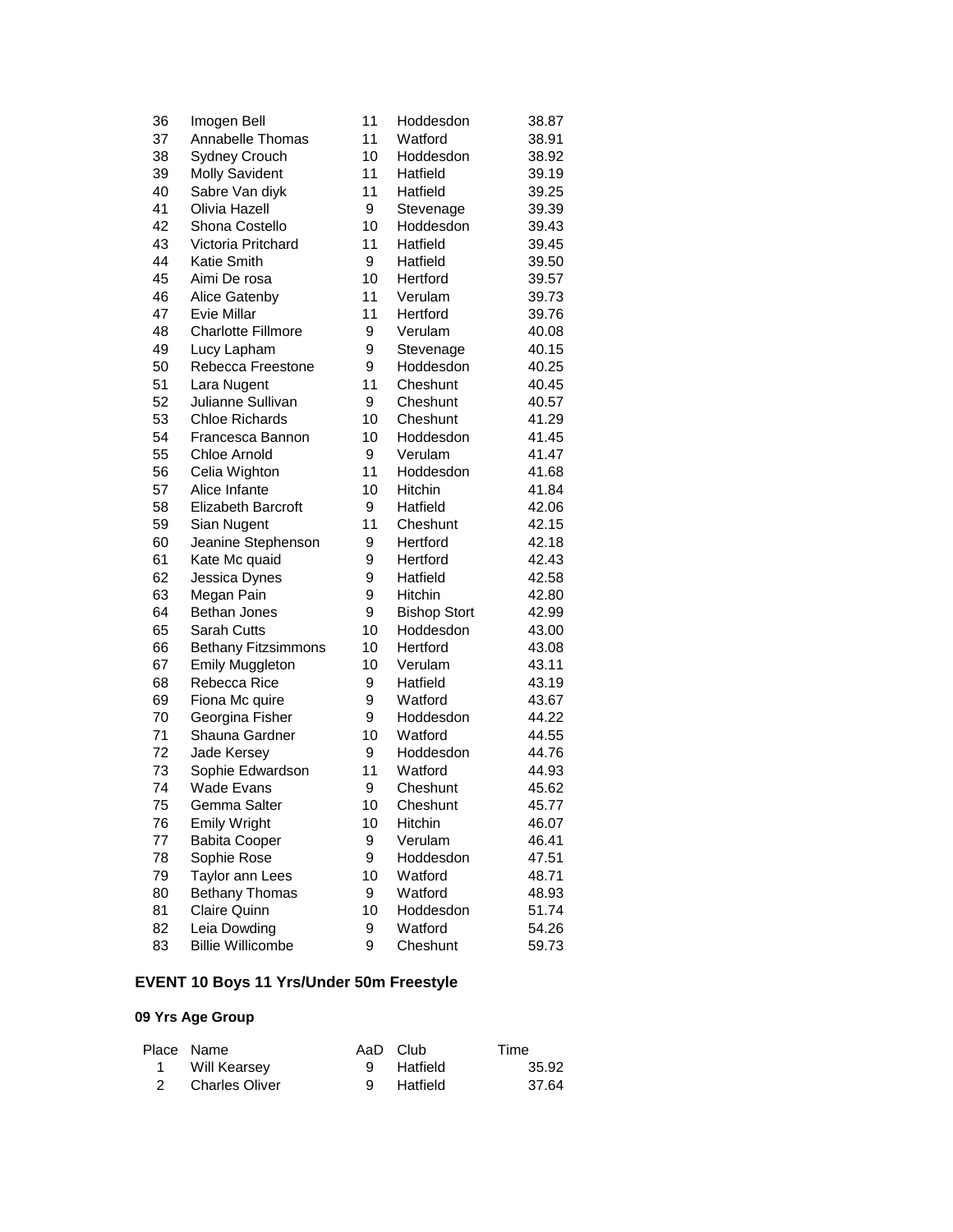| 3  | Ben Ransome            | 9 | Hertford            | 37.98 |
|----|------------------------|---|---------------------|-------|
| 4  | Jash Pooni             | 9 | Cheshunt            | 39.40 |
| 5  | <b>Philip Ball</b>     | 9 | Hatfield            | 40.08 |
| 6  | Michael Camerea        | 9 | Verulam             | 41.74 |
| 7  | Cameron Brickel        | 9 | <b>Bishop Stort</b> | 42.13 |
| 8  | David Cole             | 9 | Hoddesdon           | 43.06 |
| 9  | David Harris           | 9 | <b>Bishop Stort</b> | 43.83 |
| 10 | <b>Michael Waters</b>  | 9 | Hoddesdon           | 44.35 |
| 11 | Matthew Day            | 9 | Hoddesdon           | 44.73 |
| 12 | Scott King             | 9 | Hoddesdon           | 45.53 |
| 13 | <b>Bradley Stewart</b> | 9 | Stevenage           | 46.15 |
| 14 | Jordan Lee             | 9 | Cheshunt            | 46.39 |
| 15 | Joe Mc quaid           | 9 | Hertford            | 48.22 |
| 16 | <b>Elliott Rowe</b>    | 9 | Hertford            | 48.60 |
| 17 | Nathan Nabil           | 9 | Cheshunt            | 50.22 |
| 18 | <b>Jay Andrews</b>     | 9 | Cheshunt            | 52.97 |
| 19 | <b>Andrew Burr</b>     | 9 | Hertford            | 54.54 |

| Place             | Name                    | AaD | Club           | Time       |       |
|-------------------|-------------------------|-----|----------------|------------|-------|
| 1                 | Nico Campbell           | 10  | Cheshunt       | 33.34      |       |
| 2                 | Martyn Walton           | 10  | Stevenage      | 33.76      |       |
| 3                 | Ranishka Kumarage       | 10  | Hatfield       | 35.96      |       |
| 4                 | Samuel Longden          | 10  | Hatfield       | 36.43      |       |
| 5                 | George De fraine        | 10  | <b>Hitchin</b> | 38.06      |       |
| 6                 | Jordan Icelli           | 10  | Hoddesdon      | 38.83      |       |
| 7                 | <b>Callum Chivers</b>   | 10  | <b>Hitchin</b> | 39.69      |       |
| 8                 | Luke Plant              | 10  | Hertford       | 39.85      |       |
| 8                 | Luke Broughal           | 10  | Hoddesdon      | 39.85      |       |
| 10                | Ryan Ranger             | 10  | Cheshunt       | 40.89      |       |
| 11                | Joshua Andrews          | 10  | Stevenage      | 40.91      |       |
| $12 \overline{ }$ | William Noble           | 10  | <b>Hitchin</b> | 41.49      |       |
| 13                | Lewis Sills             | 10  | Watford        | 42.61      |       |
| 14                | Adam Plant              | 10  | Hertford       | 44.28      |       |
|                   | Josh Clifford           | 10  | Hatfield       | <b>DNC</b> |       |
|                   | <b>Benjamin Purcell</b> | 10  | Hatfield       | <b>DNC</b> |       |
|                   | Alex Smith              | 10  | <b>Hitchin</b> | DQ         | ST-1L |
|                   |                         |     |                |            |       |

| Place | Name                    | AaD | Club                | Time  |
|-------|-------------------------|-----|---------------------|-------|
|       | <b>Matthew Williams</b> | 11  | Cheshunt            | 32.13 |
| 2     | Luke Jones              | 11  | Hatfield            | 33.67 |
| 3     | Liam Doonan             | 11  | Hatfield            | 33.71 |
| 4     | Albert Johnson          | 11  | Hoddesdon           | 35.12 |
| 5     | Samuel Halston          | 11  | Hertford            | 35.31 |
| 6     | <b>Bradley Slavinec</b> | 11  | <b>Bushey</b>       | 35.68 |
| 7     | Joseph Mileusnic        | 11  | Stevenage           | 35.82 |
| 8     | Kane Hagley king        | 11  | Hoddesdon           | 37.30 |
| 9     | Sam Vessey              | 11  | Stevenage           | 37.42 |
| 10    | Lewis Hawkins           | 11  | Watford             | 37.78 |
| 11    | Matthew Aldous horne    | 11  | <b>Bishop Stort</b> | 39.10 |
| 12    | <b>Robert Funnell</b>   | 11  | Hertford            | 39.45 |
| 13    | Oliver Hooper           | 11  | Hitchin             | 42.91 |
| 14    | <b>Thomas Hardy</b>     | 11  | Hitchin             | 42.92 |